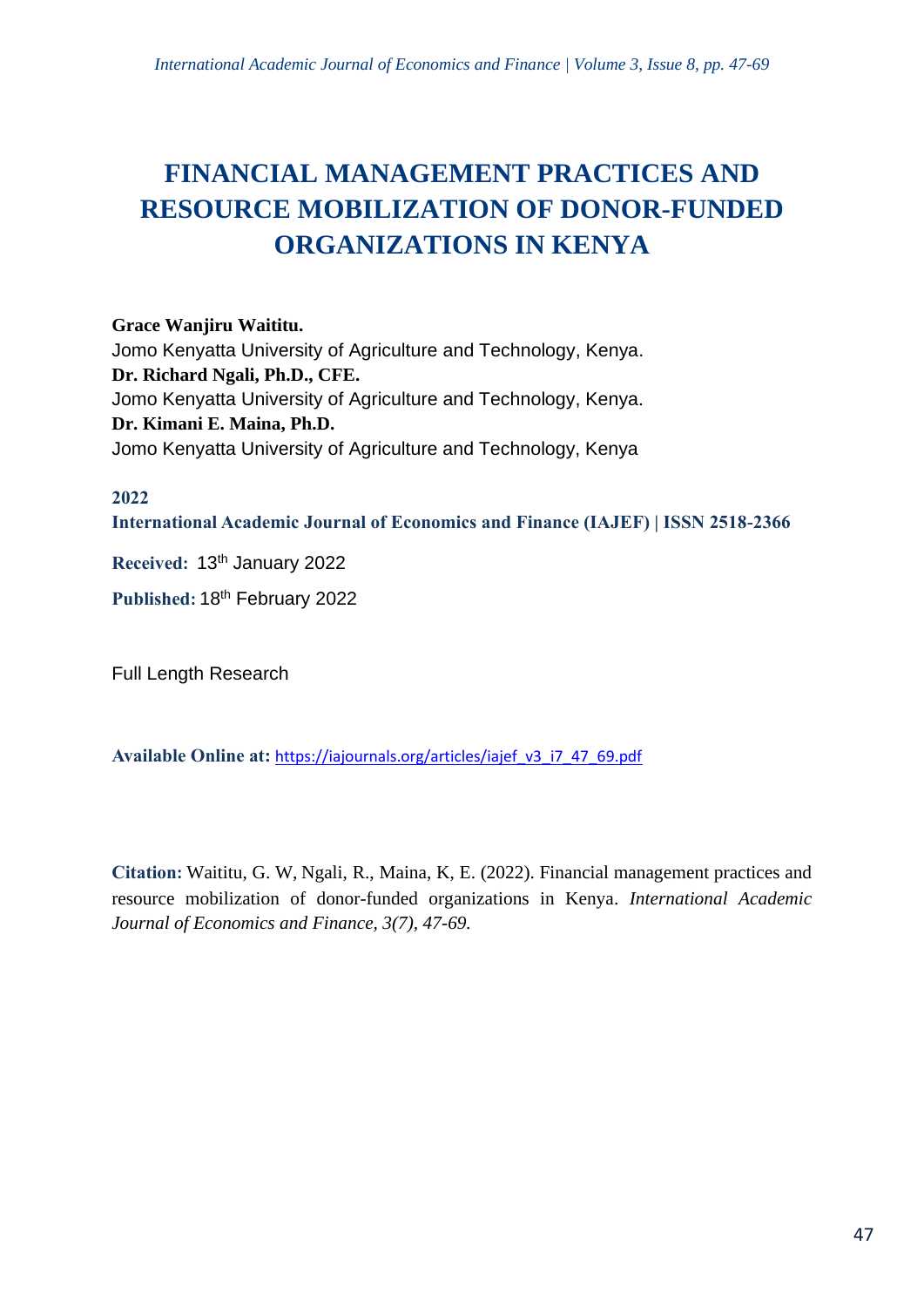# **ABSTRACT**

Resource Mobilization is a very important exercise in any organization, the process ensures that there is continuation of service provision by an organization to its clients. However, resource mobilization in donor-funded organizations in Kenya has experienced many challenges over the years with many of them receiving budget cuts as compared to previous years. This study intended to establish the influence of financial management practices on resource mobilization of donor-funded organizations in Kenya. The specific objectives of this study were the influence of budgeting, financial control, financial reporting, and cash management on resource mobilization of donor funded organisations in Kenya. The study was anchored on budgeting theory, agency theory, contingency theory, and cash management theory. The descriptive research design was adopted for this study. The target population for this study was all the 161 international NGOs in Nairobi County. The unit analysis for the study was 1449 senior managers from the department of internal audit, finance and research. A sample size of 131 was established using the stratified random sampling. The study used both primary and secondary data. Primary data was collected using questionnaires while secondary data was collected using a data collection sheet. This study utilized the descriptive and inferential statistics. Quantitative data was descriptively analyzed by use of measures of central tendencies and measures of dispersion. The measure of central tendency was the

arithmetic mean while standard deviation was the measure of dispersion for data obtained from interval scales and ratio scales. Multiple regression analysis was used to analyze inferential data. The study information was displayed in tables. The study found that the control of the budget activities is done by the head of departments, the budgets have clear goals and objectives, budget deviations are reported to budget committee/executives, the organization has long term and short term budget plans, and managers always take timely corrective actions when adverse variances are reported. The research was not certain whether or not the internal auditor performs his duties with a greater degree of autonomy and independence from management. The study found that expenditure outside the budget requires directors approval and must be fully justified, the NGO prepares budgets on annual basis that guide spending for the NGO, and there is full and accurate reporting on the financial planning to the stakeholders. The study was not sure whether debtors' collection period is regularly calculated. The study concluded that cash management operations (β=0.804) had the greatest effect on resource mobilization in donor funded organizations in Kenya, followed by financial reporting  $(β=0.735)$  then budgeting  $(β=0.684)$  while financial control ( $β=0.586$ ) had the least effect on resource mobilization in donor funded organizations in Kenya. The study suggests that the donor-funded organizations should consider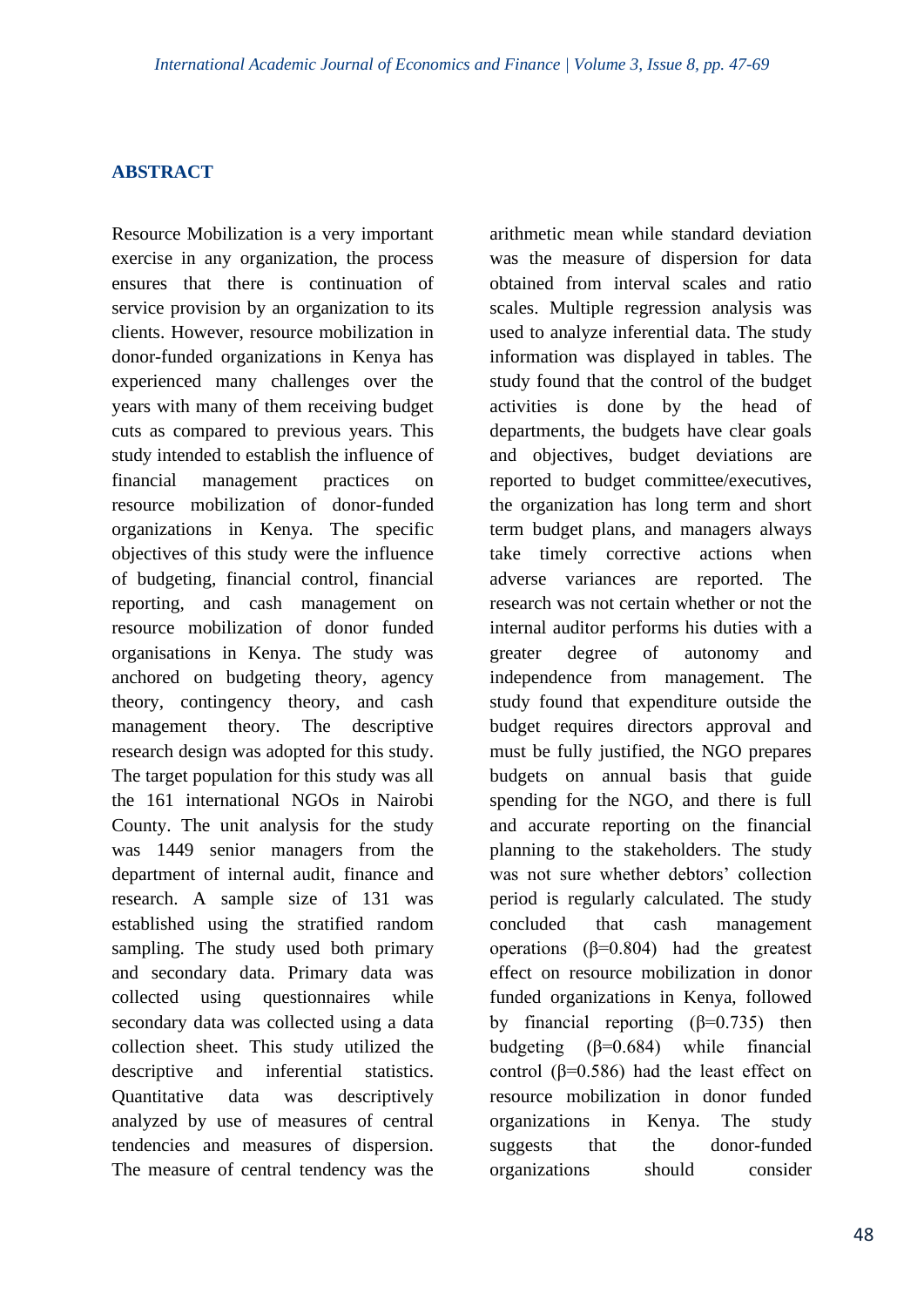implementing sound budgeting practices which should be contemplated in the firms' legislative structure. The study recommends that donor-funded organizations should prepare both short term and long term budgets to avoid the focus on short term events since the projects undertaken are continuous in nature. The study further recommends that the donor-funded organizations in Kenya should keep on availing finances as well as re-assessing the financial policies.

**Keywords**: Budgeting, Resource Mobilization, Financial control, Financial reporting, Cash management

# **INTRODUCTION**

Resources are inputs that are used in the activities of an organization to achieve the objectives, mission, and vision of a firm (Batti, 2014). Resource mobilization is the process by which resources are requested by the organization from the government, donors, and development partners. The resources may include physical items, natural resources, human, social and critical finance needed to pay for the programs. Mobilization, on the other hand, means building vital relationships with the resource providers, the skills, the data, and the capacity for use of resources as well as the right use of the existing resources (Achamkulangare & Bartsiotas, 2017).

Resource mobilization is the ability to obtain resources and mobilize human and financial capital towards accomplishing the organization's goals (Zeidan & Shapir, 2017). Resource mobilization is a very necessary process of obtaining the resources needed by NGOs to enable and enhance the provision of services to the most vulnerable in society. Policies, guidelines, and frameworks are established to set out the standards and rules to which we subscribe and adhere in implementing resource mobilization strategies. Resource Mobilization in organizations that depend on donor funding is a common way of raising funds for a firm. Resource Mobilization is also defined as a process by which an organization secures either financial or non-financial resources to help in running the activities of the firm. The process also involves the maximization of the existing resources (Ahsan, Islam, Litan & Huang, 2020).

Resource mobilization for donor funds is a noble way to support the activities of an organization. However, there is a lot of competition when it comes to obtaining donor funds. Organizations send out a proposal to the donors with the hope that they will be selected and the grant awarded to them. Once an organization is fortunate enough to be funded, it should not be comfortable as the future of donor funding is very unpredictable. According to a report by Defamation International (2016), resource mobilization should be an everyday job as it is through this process that an organization can support organizational stability, improve administration offered by the organization and create new businesses to stay in business.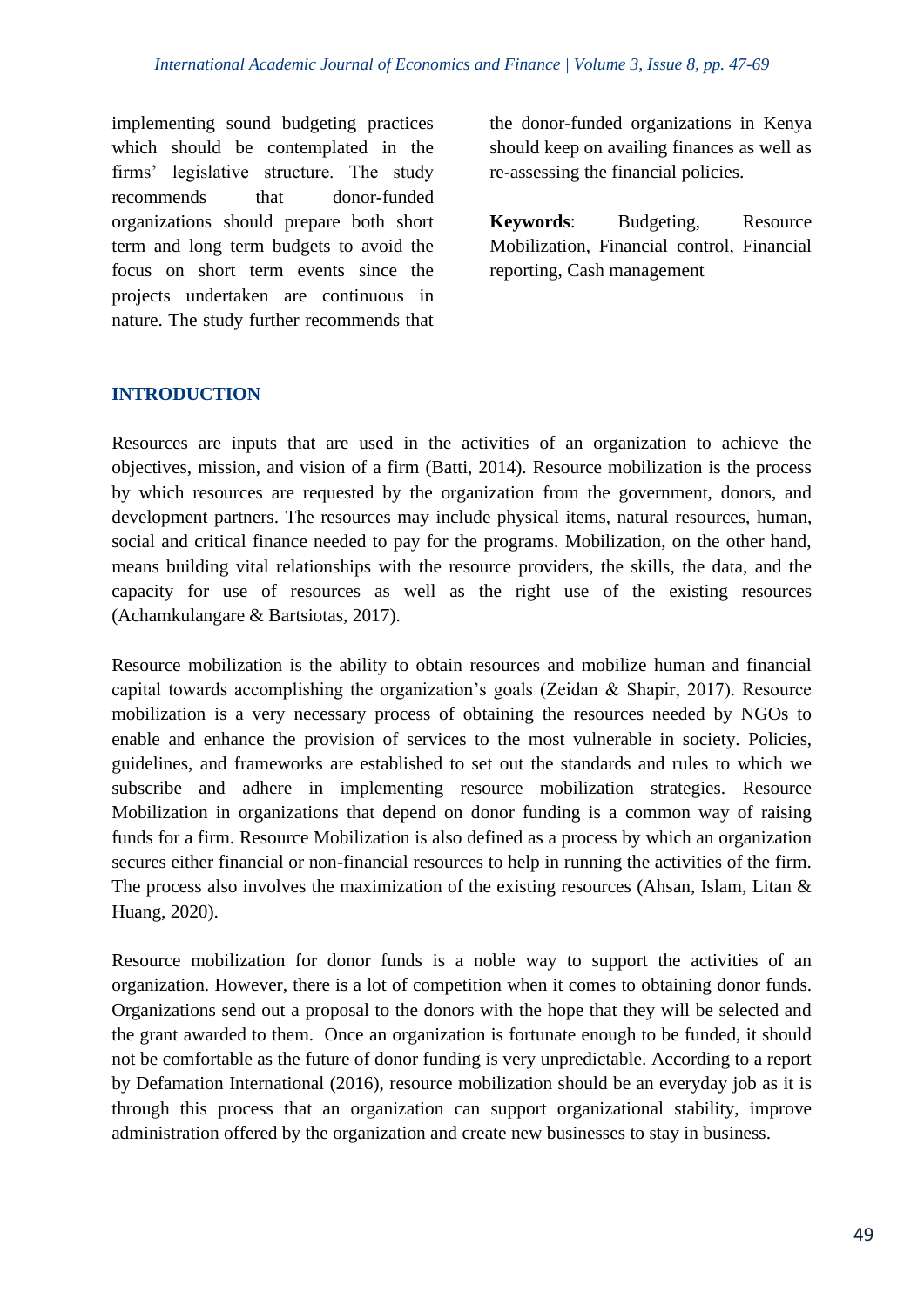An organization should maximize the use of existing resources as well as keep applying for more resources from donor funded organisations. To be able to achieve organizational sustainability, an organization should employ good financial management practices. An organization should come up with a budget. Financial managers in Donor-funded organizations aim in enhancing proper financial management system is to boost capacity of resources which are available to be used within the organization and at the same time controlling money functioning on investment issues and ensuring that every money spend as per the proposed allocation can be accounted during auditing. In order to achieve a strong financial management, managers should be able to accurately perform interpretation of income statement, cash flow and balance sheet. Linh and Mohanlingam (2018) defined a budget as a formal written statement of management's plan for the future expressed in quantitative terms. An organization is also required to have financial controls in place. The goal of financial controls is to meet corporate governance and due diligence (Hussain, Hassan, Quddus & Rafiq, 2021). Cash management is also part of the decision which should be made where the finance manager have to take into consideration major requirements for cash such as salaries and wages as well as payment of electricity bills. Other expenditures which should be put into consideration are liabilities, creditors, purchase of necessary materials for usage and stock maintenance. The firm should also consider keeping financial records in which managers carry out procurement, planning and fund utilization and ensuring that funds are properly controlled. In performing this, they should undertake analysis of rations, control of costs and forecasting on the performance of the organization based on the set goals and objectives (Kumara, 2017).

In Sri Lanka, where a program of Chaitanya was being implemented, each area where the program was being implemented took up the responsibility of raising money locally. This was done by printing pamphlets on the contributions of Chaitanya grants and distributed to the staff and a few of the leaders and sold in denominations of Rs. 50/, 100/, and 200/. Another local oil company named Chakan Oil Mills agreed to support Chaitanya Grant where its goal was to set up a training center. All these resource mobilization strategies set up by Chaitanya made it achieve its target of setting up a training center. Resource mobilization later became a regular agenda in staff meetings (Samosir, 2018).

The organization of America Organization States (OAS) brings together all independent states of America and has been granted the status of permanent observer to 67 non-member states of America. As a result of the increase of the mandates of the OAS, coupled with a shortfall of the organization's regular budget to meet the objectives, resource mobilization has become a very important agenda in meetings. Support from other permanent observers has been encouraged with each member of OAS required to contribute an annual quota to the regular fund of the organization. In 2012, the main contributors were the secretariat for political affairs (36%), Secretariat of legal affairs (19%), Inter America Commission of Human rights (13%), and the executive secretariat for integral development (11%) (Insulza, 2015)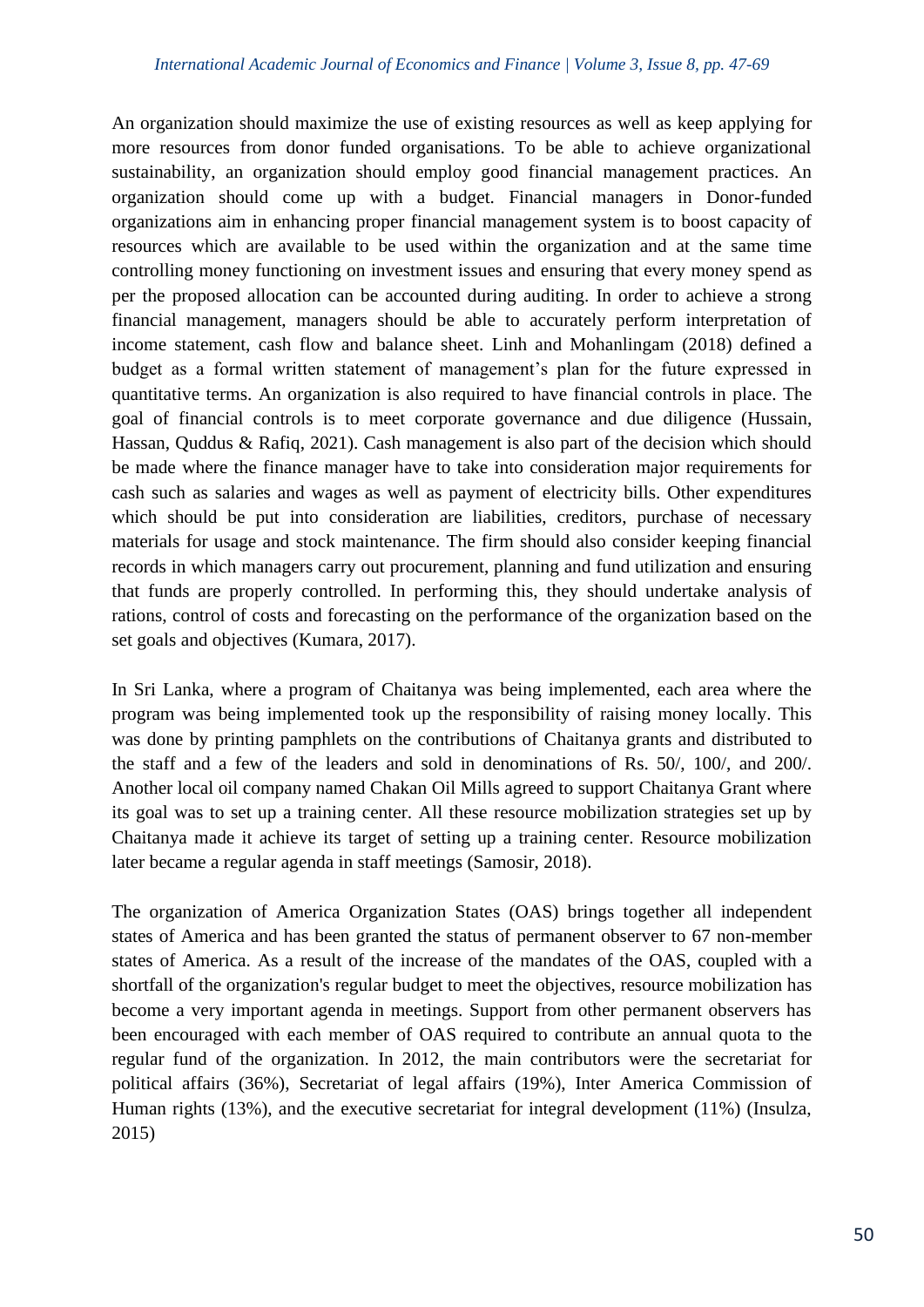In Uganda, UNDP has been contributing to the achievement of good governance in the country. This is as a result of recognizing that good governance creates enabling conditions for achieving high-quality human capital leading to attainable sustainable inclusive economic growth. One way that UNDP does this is by eliminating poverty. With this increased mandate coupled with a shortfall in donor funds resulting from the global financial crisis, a need has arisen soliciting for additional funds for UNDP to achieve its objectives in the set timeline. Resource Mobilization strategy has been developed to enable the country to identify and mobilize funds from development partners. The goal of the resource mobilization strategy is to maximize the strengths and opportunities while at the same time learning from the weaknesses (GEBRU, 2016-2020).

In Zimbabwe, the negative effect that the 2008 economic and financial crisis left has had and continues to have a spillover effect on many United Nations programs as a result, donor funding has reduced resulting in significant resource gaps for ongoing projects as well as increased funds competition from other organizations. This has in a positive way contributed to the evolving shift in global development dynamic and In place of direct support, many bilateral donors have opted to fund activities in development sectors through the UN and nongovernmental organizations. As a result, aid flows into the country have been increasing over the past few years (United Nations Zimbabwe, 2012-2015).

In Ghana, it was noted that donor funding has gone down due to donor fatigue, over dependency syndrome, and poor proposal writing skills as a result this has left a gap in. As a result, NGOs are forced to think outside the box to mobilize resources in the form of donations in cash and kind, charges to direct users for services provided, tax relief subsides, charges for the provision of services to other organizations, lotteries, and other fund-raising mechanisms to sustain their projects and programs. Besides the traditional way of writing proposals and sending them to donors, hoping to be awarded, NGOs are becoming creative by adopting strategies like, organizing training to the public and charging a fee, street collections, media appeals among other ways (Awadari, 2020).

A number of donor-funded organizations in Kenya are experiencing shortage of funds. Lack of adequate funding affects the smooth running of organisations, particularly if it has reached a point where staffs can no longer get remunerations for the services they render. The level of performance is obviously going to be affected under such circumstances (Odhiambo, 2020). Good performance leads to organisational growth and, this can only be backed by financial incentives that keep the staffs motivated in discharging their responsibilities. Many NGOs are reducing the size of their staff while others are shutting their doors due to the lack of funds to manage the activities and programs (Kibunja, 2017). A good example of NGOs range from Management Sciences for Health (MSH), Save A Life, African Braille Centre (ABC), Red Cross and others just to mention. Such circumstances do not seem to be encouraging for a vibrant civil society. A vibrant civil society requires a more informed citizenry, especially citizens that are informed about policy related strategies that can be effectively implemented to improve the lives of grassroots people (Ndirangu, 2017).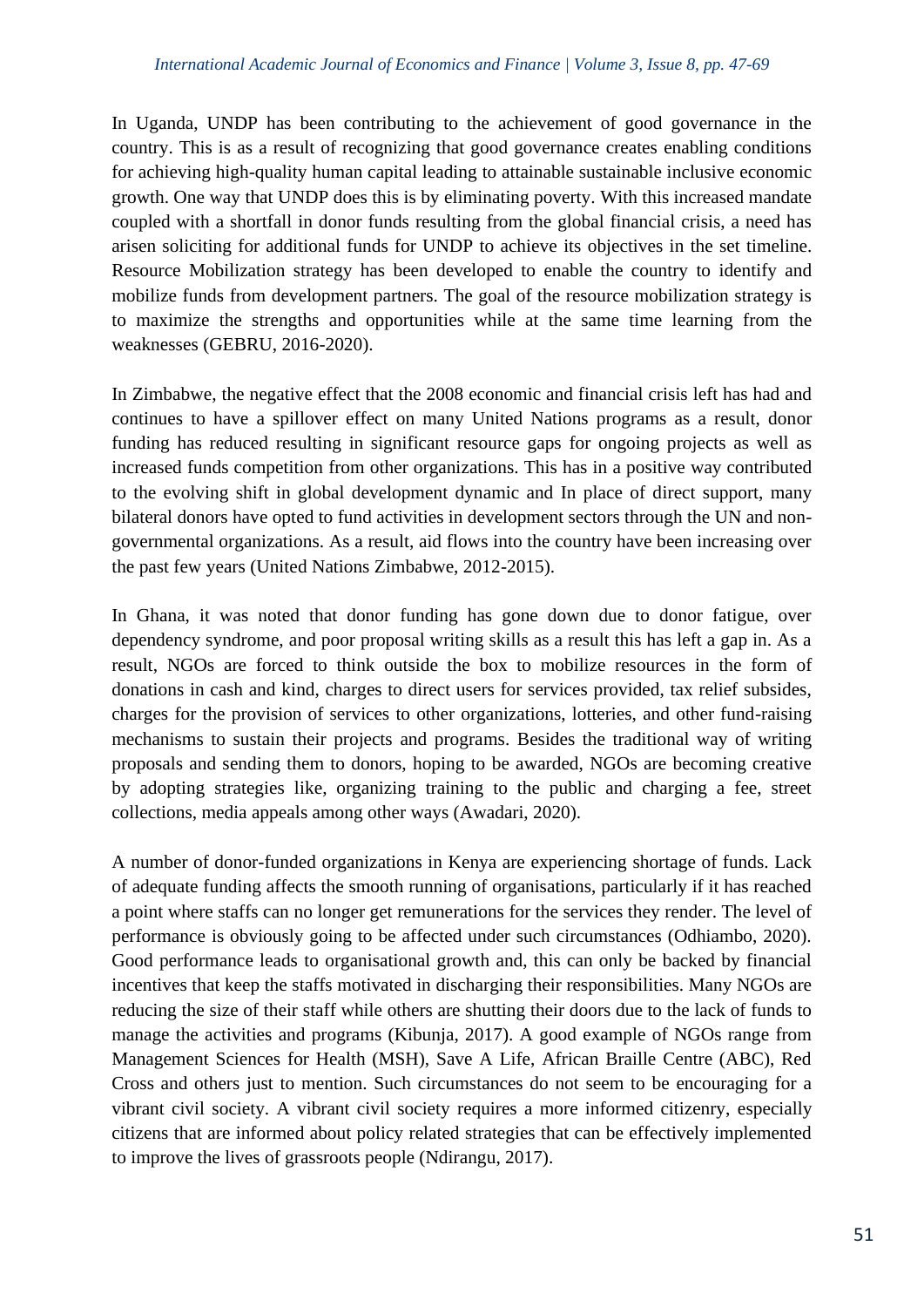According to the Non- Governmental Organization Coordination board, International Non-Governmental Organizations can be distinguished from the local/national non-governmental organizations with the following characteristics; has international presence; voluntary-formed freely, willingly, spontaneously by individuals, groups or organizations with an element of voluntary participation; self-governing and self-regulating have their own internal procedures for governance but nonetheless operate within accepted norms of society; not for profit sharing-not profit making organizations but where profits are accrued, they are ploughed back to the community through the organization (NGO directory, 2019).

These organisations are in all development sectors of the economy providing basic services that include education, economic employment, environment and natural resource conservation, agriculture, health, training and credit facilities, technical co-operation, training and awareness. The performance of donor-funded organizations has been challenged by; limited financial and management expertise, limited institutional capacity, low levels of selfsustainability, isolation or lack of inter-organizational communication and coordination, lack of understanding of the broader social or economic context. In addition, there are a number of factors that influence donor-funded organizations' performance such as organization culture which they must reshape for operational efficiency and effective performance. Limited technical capacities and relatively small resource bases may characterize some INGOs. The donor-funded organizations in Kenya has made enormous contributions to the development process (Omer, 2016).In Samburu County, SAIDIA is one NGO which is community based and has been in operation since 1986 at Lesirikan, a village near Baragoi and other parts of the County. In its Strategic Plan 2008-11, the organization claims that its ethos is founded on a firm belief in integrated and sustainable development and that its direction and focus have been dictated consistently by the needs and requests of the communities themselves. Thus SAIDIA's methodology revolves around the adaptation of traditional practices coupled with the careful introduction of appropriate technology.

## **Statement of the Problem**

The success of resource mobilization is tied to how best an organization can manage its funds. For this to be successful, donor funded organizations must ensure that the appropriate protocols are put in place and that they are instituted to follow up financial management processes in response to audit recommendations (Kibunja, 2017). Resource Mobilization is a very important exercise in any organization, the process ensures that there is the continuation of service provision by an organization to its clients. Resource mobilization is also important for the support of the organizations' sustainability. An organization should have enough revenue to cover its costs and meet its objectives. Resource mobilization in donor-funded organizations in Kenya has experienced many challenges over the years with many of them receiving budget cuts as compared to previous years (Ojoyi et al., 2017). In recent years, donor-funded organizations like Amref Health Africa has been challenged with financial sustainability as the number of projects are declining from year to year. For instance, in 2017 and 2018, Amref Health Africa had about 27+ active projects. However, this number has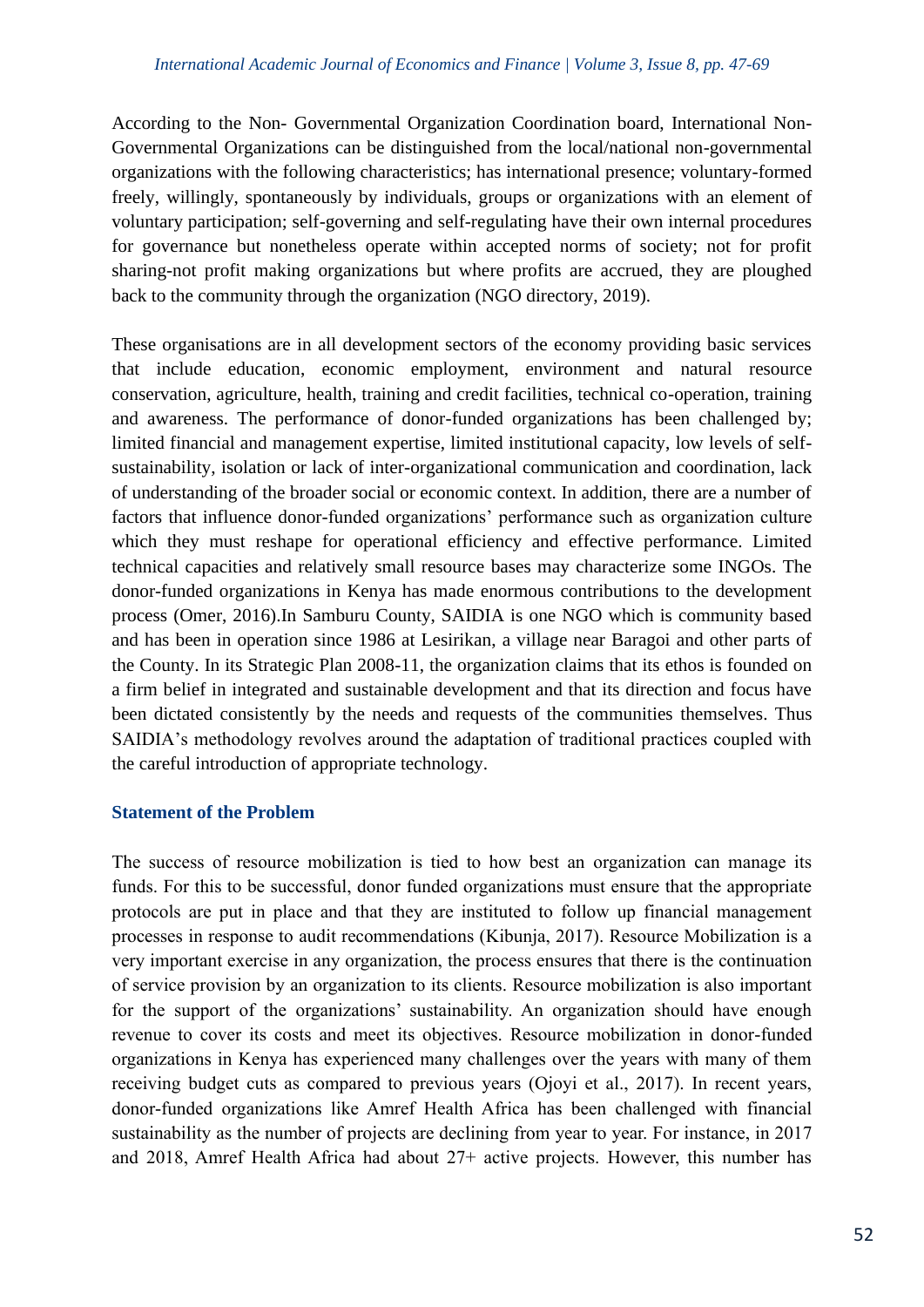automatically declined to 15 by late 2019 and it declined further in 2020 especially due to the COVID-19 pandemic (Odhiambo, 2020). The difficulties in obtaining financing is a major stumbling block that has resulted in numerous organizations to close, others have remained stagnant due to their inability to mobilize, such as the President's Emergency Plan for AIDS Relief (PEPFAR). As a result, there is a need to prepare and stress how to embrace improved techniques that aid in operations, service delivery and performance as the communities that are served by these organizations critically need them. Budget cuts can be caused by a variety of circumstances; however, this study focused on the impact of financial management methods on donor-funded organizations' resource mobilization. Various studies have been done in relation to financial management practices. They include: Nunow (2016), Muinde (2013), Ndirangu (2017). However, there is very little research on the impact of sound financial management practices at donor-funded organizations in Kenya. The study focused on four key practices in financial management.

#### **Research Hypotheses**

The study assessed the following hypotheses:

- **H01**: There is no statistically significant relationship between budgeting and resource Mobilization in donor-funded organizations in Kenya.
- **H02**: There is no statistically significant relationship between Financial Control and Resource Mobilization of donor-funded organizations in Kenya.
- **H03**: There is no statistically significant relationship between financial reporting and Resource Mobilization of donor-funded organizations in Kenya.
- **H04**: There is no statistically significant relationship between cash management and Resource Mobilization of donor-funded organizations in Kenya.

## **Theoretical Review**

The study considered theories related to financial management practices and resource mobilization. The study was anchored on the budgeting theory, agency theory, contingency theory, and cash management theory.

## **Budget Theory**

The budget theory was proposed by Henry Adams, William Willoughby, in 1978. Budgeting theory is the study of social and political motivation behind the civil society and the government budgeting. According to Kamau, Rotich and Anyango (2017), proper budgeting is a critical success factor despite the fact that it is a painful process that takes much effort and time. The author proposed that there are two significant factors that influence budget process, which are the availability of the external resources and level of revenues collected. External Resources bridge the gap that arises from the revenue shortfall, in the event that, the revenues fall short of the projected level. This affects the implementation of the budget to the extent that, expenditures must be reduced either by cutting short the operational or capital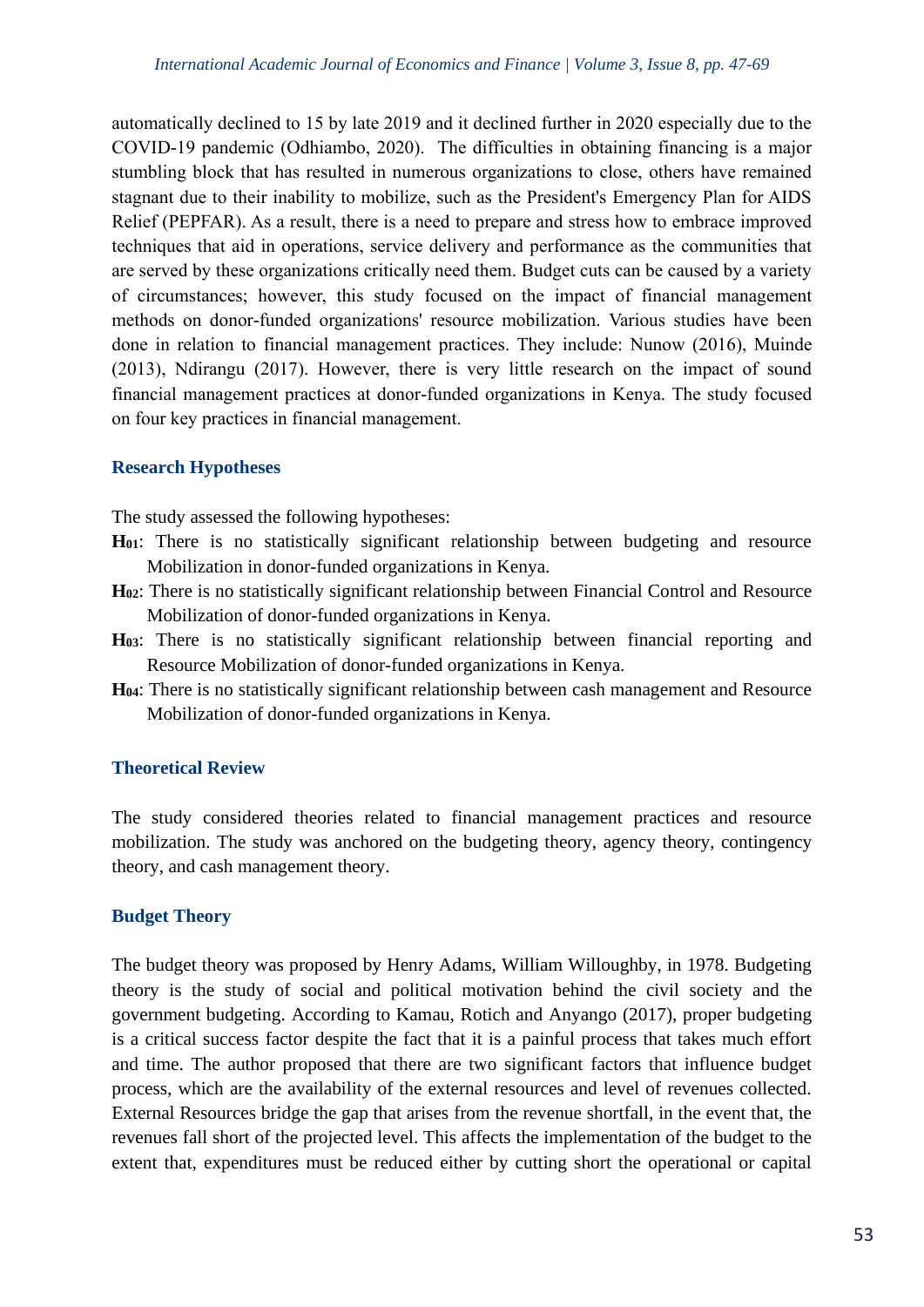projections, hence affecting the service delivery (Ajibolade & Oboh, 2017). External resources such as grants and loans are included in the budget in line with the commitment by the Donor-funded organizations (Kenno, Lau & Sainty, 2018).

Budgets are considered to be the core element of an efficient control process and consequently a vital part of the umbrella concept of effective budgetary control. Budgets project future financial performance which enables evaluating the financial viability of a chosen strategy. In most organizations, this process is formalized by preparing annual budgets and monitoring performance against budgets. Budgets are therefore merely a collection of plans and forecasts (Ho, 2018).

Budgets reflect the financial implication of business plans, identifying the amount, quantity, and timing of resources needed (Hijal-Moghrabi, 2017). According to Rhee (2009), public budgeting can be approached through a lens of two theoretical perspectives; that is descriptive and normative. A normative theory (or a welfare function or a hierarchy of values) of budgeting is a comprehensive and specific political theory detailing what the government's action ought to be at a particular time. It specifies a method for maximizing returns for budgetary expenditures. Given that the budget represents the outcome of political struggle, a normative theory of budgeting suggests the elimination of any such conflict over the government's role in society. It attempts to recommend solutions based on values rather than describing observations. Advice is based on a much narrower range of observations than descriptive theory, and its proposed solutions may be based on values rather than observation. This theory is applicable in this study, for it supports the budgeting process. This theory supported and instigated the first study objective that sought to establish the relationship between budgeting and resource mobilization of Donor-funded organizations.

# **Agency Theory**

Agency theory was developed in 1976 by Jensen and Meckling. This theory is an agency relationship as a contract under which one or more persons (the principal(s)) engage another person (the agent) to perform some service on their behalf which involves delegating some decision-making authority to the agent. Agency theory analyses the relationship between two parties: investors and managers. The agent (manager) undertakes to perform certain duties for the principal (investors) and the principal undertakes to reward the agent (Panda & Leepsa, 2017). According to the agency theory, a firm consists of a nexus of contracts between the owners of economic resources (the principals) and managers (the agents) who are charged with using and controlling those resources. The theory posits that agents have more information than principals and that this information asymmetry adversely affects the principal's ability to monitor whether or not their interests are being properly served by agents (Vitolla, Raimo & Rubino, 2020).

As such, the theory describes firms as necessary structures to maintain contracts, and through firms, it is possible to exercise control which minimizes opportunistic behavior of agents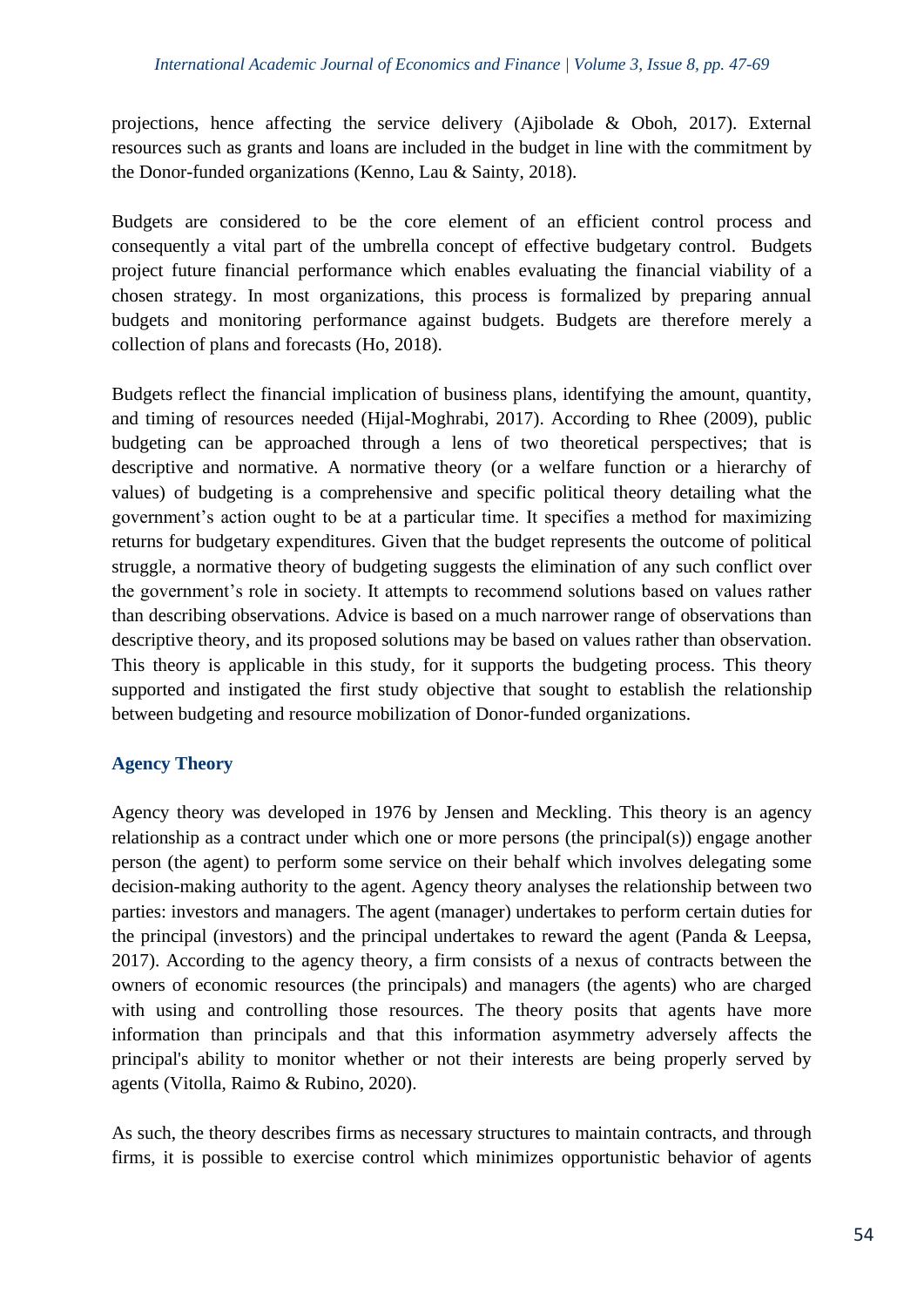(Mwangi, 2012). According to the theory, to harmonize the interests of the agent and the principal, a comprehensive contract is written to address the interest of both the agent and the principal. The agent-principal relationship is strengthened more by the principal employing an expert and systems (auditors and control systems) to monitor the agent (Dong, Karhade, Rai & Xu, 2021). Further, the theory recognizes that any incomplete information about the relationship, interests, or work performance of the agent described could be adverse and a moral hazard. Moral hazard and adverse selection impact the output of the agent in two ways; not possessing the requisite knowledge about what should be done and not doing exactly what the agent is appointed to do.

The agency theory, therefore, works on the assumption that principals and agents act rationally and use contracting to maximize their wealth (Jensen & Meckling, 1976). This theory applies to this study simply because internal control is one of many mechanisms used in business to address the agency problem by reducing agency costs that affect the overall performance of the relationship as well as the benefits of the principal (Mio, Fasan, Marcon & Panfilo, 2020). Internal control enhances the provision of additional information to the principal (shareholder) about the behavior of the agent (management) reduces information asymmetry and lowers investor risk and low revenue.

This theory applies to this study simply because internal control is one of many mechanisms used in business to address the agency problem by reducing agency costs that affect the overall performance of the relationship as well as the benefits of the principal (Poletti-Hughes & Briano-Turrent, 2019). Managers are expected to utilize the resources in their control to act in a manner that enhances citizens' welfare by ensuring financial reporting quality. In this study, agency theory was useful as it informed the association of specific corporate (SAGAs) characteristics and financial reporting quality. This theory supported and instigated the second study objective that sought to establish the relationship between financial reporting and resource mobilization of Donor-funded organizations.

## **The Contingency Theory**

Fred Edward Fiedler developed contingency theory in 1966. It proposes that the organization may not have the best way to be lead in an attempt to make the proper decision. The theory proposed that the optimal course of action is dependent upon external and internal situations. Contingency is an approach to the study of organizational behavior which tries to explain or give the condition factors such as culture, external environment and technology that influences organization functions and their design. The assumption which underlies contingency Theory is that there is no any form of organization structure that is uniformly applicable to all organizations. The effectiveness of the organization is dependent on the fit or the match between the kind of volatility in the environment, technology, organization size, the organization structure features, and its information systems (Munyon, Jenkins, Crook, Edwards & Harvey, 2019). Contingency Theory is usually used to describe the relationship that exists between the structure and context of the internal control systems, organizational growth, and financial tracking.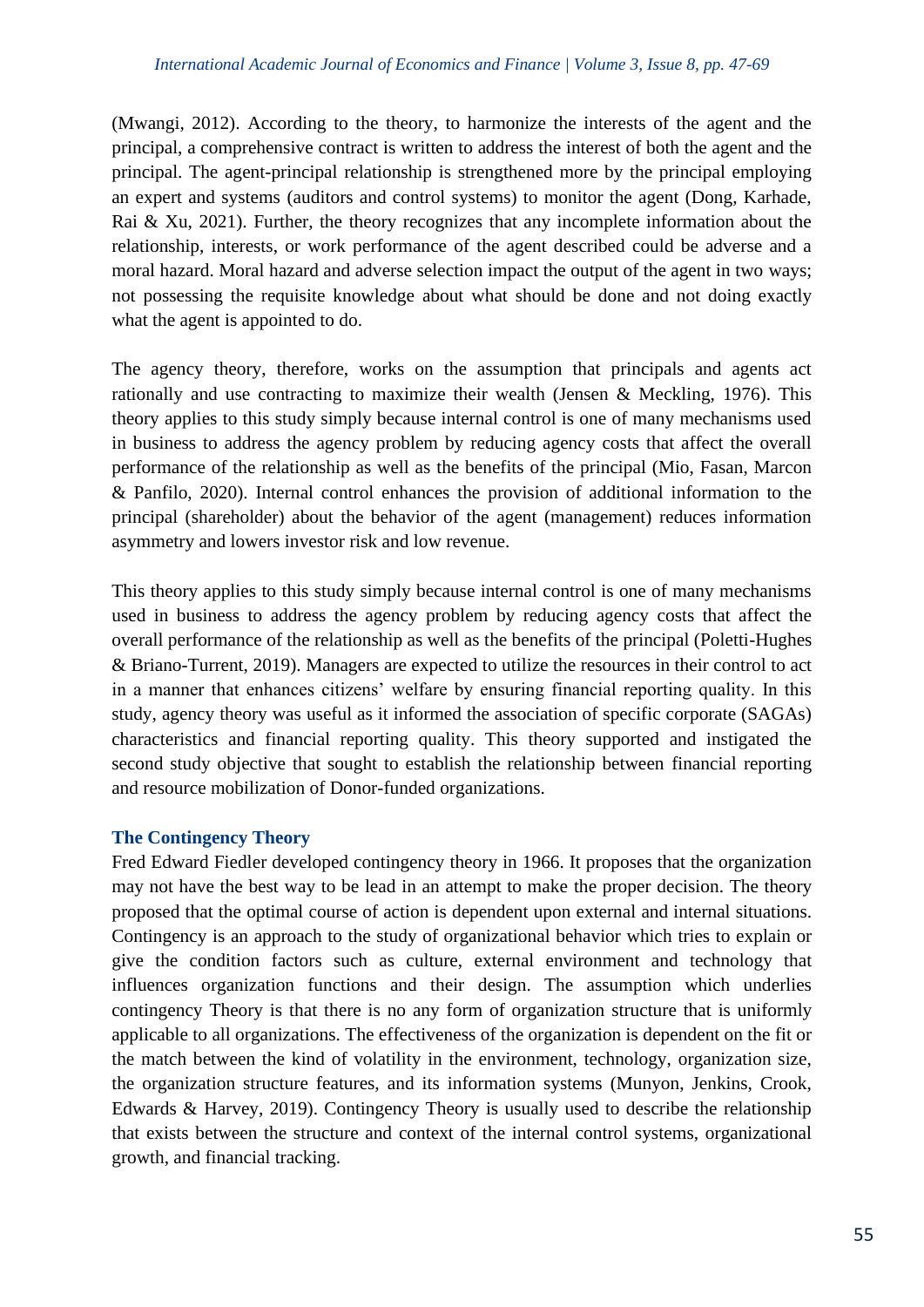According to Ruybal and Siegel (2019), internal auditors are specialists in the internal audit that have the ability to achieve the internal control effectiveness through the analysis, which will benefit the organization's effectiveness through internal control mechanisms efficiency. DelGreco, Denes, Davis, and Webber (2021) identified some factors which may impact the management control systems, which are the technology, the size of the organization, the structure and the external effects, strategy, and Culture ;suggested that the Demons that are imposed by the technical task in any organization helps in the development of policy that will coordinate and control the internal entities of information technology and the environment as an essential and significant influence on the structure of the organization. During the implementation, uncertain conditions or atmosphere in routine transactions or technology and information are frequently internal. They argued that the dimensions of control and structure of authority increase the activities, structures, rules, and procedures that determine the description of individuals. In a contingency model, decentralized authority in the county government should be appropriate where an uncertain environment or no routine activities exists. Centralized authority is more encouraged when the situation is certain.

The idea behind contingency theory is the selection and use of control systems in the management in a way that the internal and external factors are being controlled (Seele  $\&$ Eberl, 2020). This establishes it clearly that factors such as structure, the size of the organization, environment strategy and the culture impacts the management control system. The theory suggested that the demands imposed by the technical capacity in an organization encouraged the development of specific strategies that helped in coordination and control of internal activities. This theory supported and instigated the objective that sought to establish the relationship between financial control and resource mobilization of Donor-funded organizations.

## **Cash Management Theory**

William Baumol (1952) proposed this theory by providing a formal cash management model. Brigham (1999) developed this theory by stating that cash management purpose is determining and achieving levels and structures which are appropriate for marketable securities and cash which are consistent with the business objectives and nature. This model applied economic order quantity (EOQ) to cash. Order costs are formed by clerical work and brokerage fees while holding cash costs form cash out costs and foregone interests (Erkki, 2004). However, Baumol's model is the most sensible, simplest and provides direct information for determining optimal cash position. On the other hand, Lockyer (1973) modified Baumol's model for inclusion of overdraft facilities. According to the modified approach, the annual total cash cost can be attributed to the overdraft facilities usage and is usually given by the sum of total annual overdraft cost, total annual holding cost and total annual cash transfer cost. However, Lockyer's model was criticized by Erkki (2004) for assumptions of overdraft facilities as they are not automatic on firms with poor credit rating. It also assumes that over the planning period, disbursements are usually even.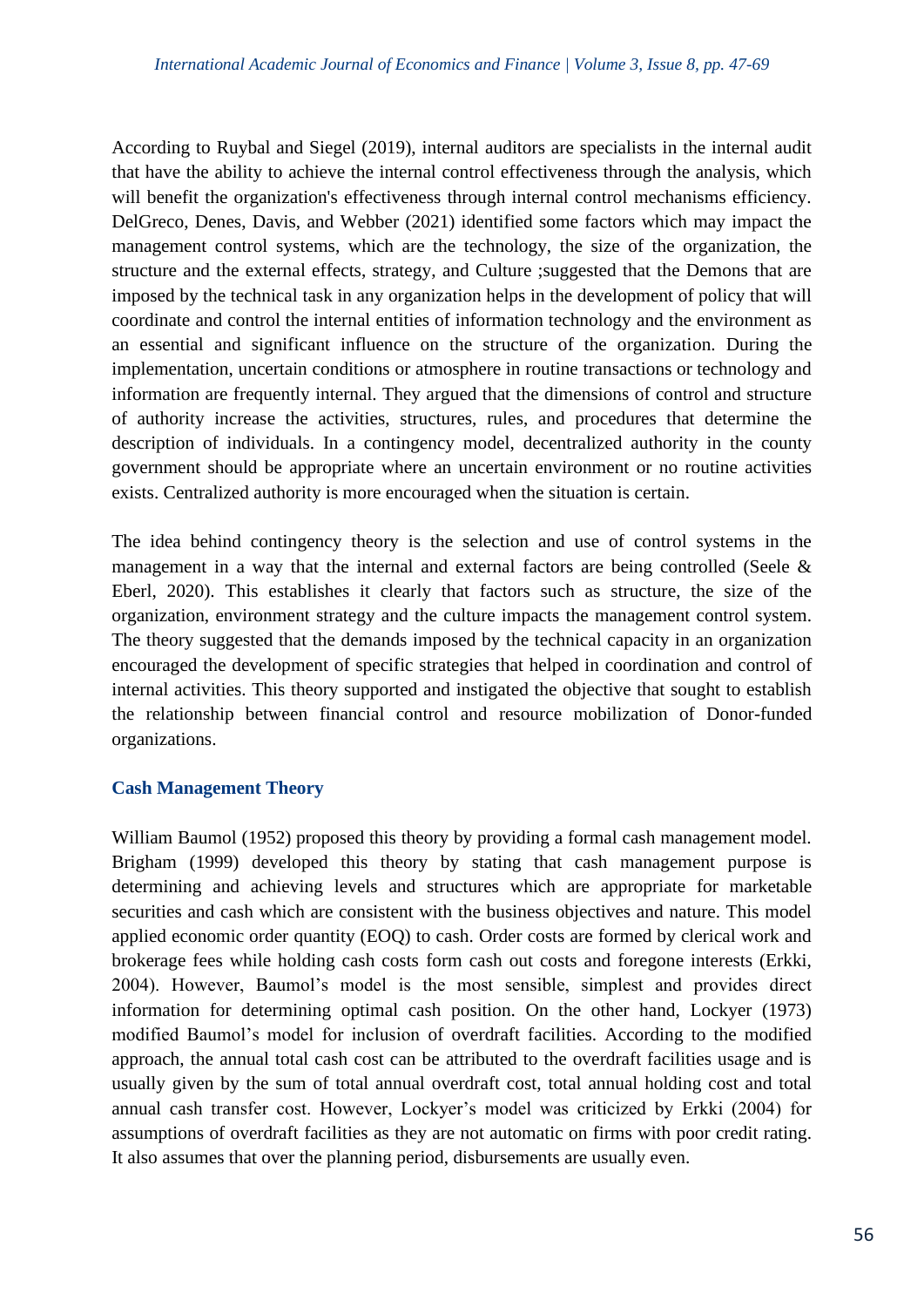Archer (1966) recognized the cyclical nature of cash reasoning that apart from providing cash balance for transactional purposes, for precautionary purposes cash balance should also be provided especially for unpredictable seasonal activities. According to this approach for overdraft facilities related costs and precautionary balances capital costs balances are compared for optimum determination. This approach by Archer is useful as it recognizes a lot of firm's cyclical nature of net cash flows. To determine optimal cash balance, a combination of financial decisions and investments must be involved (Gibbs, 2014). According to Gibbs approach, in scenarios where money demand is in cyclical nature, short and long term borrowing should be adopted for coverage of peaks that may arise from idle cash balances during low cash demand periods. Determination of the amount of money to hold is seen as an investment decision. Holding costs, short term and long term costs of borrowing and investments costs on marketable securities are emphasized in this approach (Gibbs, 2014).

This theory is applicable in this study in that it helps in understanding how Donor-funded organizations manage cash has an impact on its liquidity. Most operations by Donor-funded organizations involve cash advancements and it's a requirement to maintain a minimum level of cash. For this to be done Donor-funded organizations need to take variety of activities because of integrative nature of cash to their operation. The theory is therefore of essence in this study on the bases of the policy the Donor-funded organizations may have in place with regard to cash management so as to avoid illiquidity. This theory supported and instigated the fourth study objective that sought to establish the relationship between cash management and resource mobilization of Donor-funded organizations.

## **RESEARCH METHODOLOGY**

## **Research Design**

The study used a descriptive research design for open-ended questions with a questionnaire used as a method of collecting primary data and a data collection sheet for collecting secondary data. Wang (2015) argued that descriptive survey designs are appropriate where the overall objective is to establish whether significant associations among variables existed at some point in time. The design was ideal since it sought to describe the characteristics of certain groups, estimate the proportion with certain characteristics and make predictions. The study aimed at collecting information on the influence financial management practices on resource mobilization of donor-funded organizations. The descriptive design was appropriate for this study as it helped in collecting data from a wide range of respondents and enable the researcher to compare the outcome with the best practice in other parts of the world.

## **Target Population**

A population is defined as the total collection of elements which inferences are made (Gorard, 2013). The target population of a study refers to the aggregate of all items that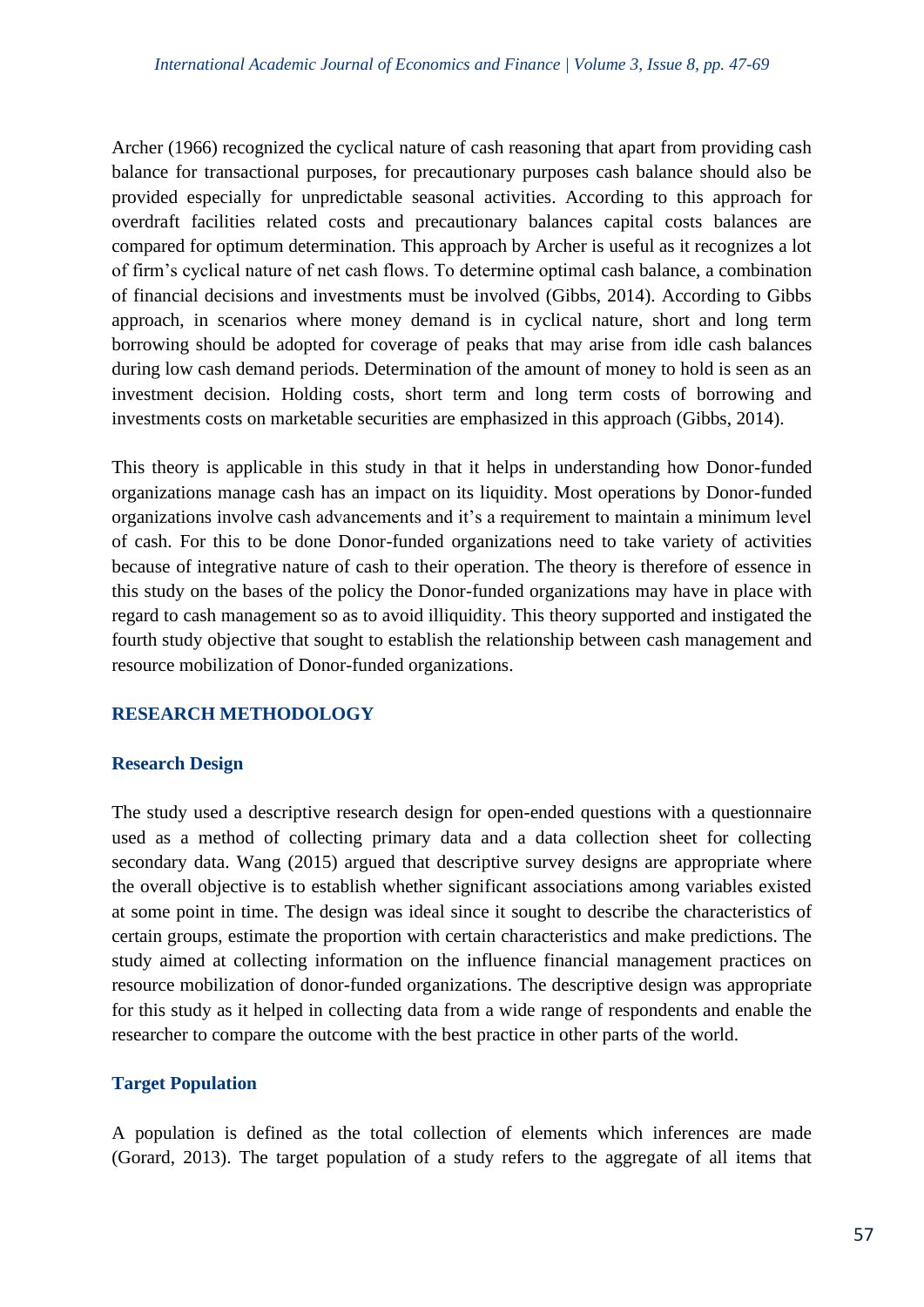conforms to a given specification to which results can be generalized (Blumberg, Cooper & Schindler, 2014). The target population for this study was all the 161 international NGOs in Nairobi County. The unit analysis for the study was 1449 senior managers from the department of internal audit, finance and research. This is indicated in Table 1. **Table 1: Target Population**

| <b>Population</b> | Percentage |
|-------------------|------------|
| 322               | 22.2       |
| 644               | 44.5       |
| 483               | 33.3       |
| 1449              | 100.0      |
|                   |            |

## **Sample and Sampling Frame**

The sampling frame describes the list of all population units from which the sample was selected (Wang, 2015). The study sampling frame comprised senior managers from the department of internal audit, finance and research in INGOS in Kenya. A sample is a representative portion of the population of interest which is randomly chosen (Wang, 2015). The sample size was determined at 95% confidence level and an error of 0.05 using the Nassiuma (2000) formula using a target population of 1449 as shown

*n = N (cv<sup>2</sup> ) Cv<sup>2</sup> + (N-1) e<sup>2</sup>***………………….........................................................................Equation 1** Where *n*= sample size *N* = population (1449) *Cv*= Coefficient of variation (take 0.6) *e*= tolerance of desired level of confidence (take 0.05) at 95% confidence level)

$$
n = 1449 (0.62) = 131
$$
  
0.6<sup>2</sup> + (1449 - 1) 0.05<sup>2</sup>

Stratified random sampling was used in the study. The study target population comprised senior managers from the department of internal audit, finance and research in INGOS in Kenya. The study grouped the population into strata based on their departments. From each stratum, the study used simple random sampling to select respondents. The sample size is as shown in Table 2.

| <b>Table 2: Sample Size</b> |                   |       |            |
|-----------------------------|-------------------|-------|------------|
| <b>Department</b>           | <b>Population</b> | Ratio | Percentage |
| <b>Research Department</b>  | 322               | 0.09  | 29         |
| Finance department          | 644               | 0.09  | 58         |
| Internal audit department   | 483               | 0.09  | 44         |
| Total                       | 1449              |       | 131        |

## **Data Collection Instruments**

Questionnaires were used to collect primary information. The questionnaire was appropriate for this study because the respondent was reached by just sending the questionnaire; in addition, their convenient time was sought to avoid interfering with their schedule of work. A questionnaire is a pre-formulated written set of questions to which respondents record the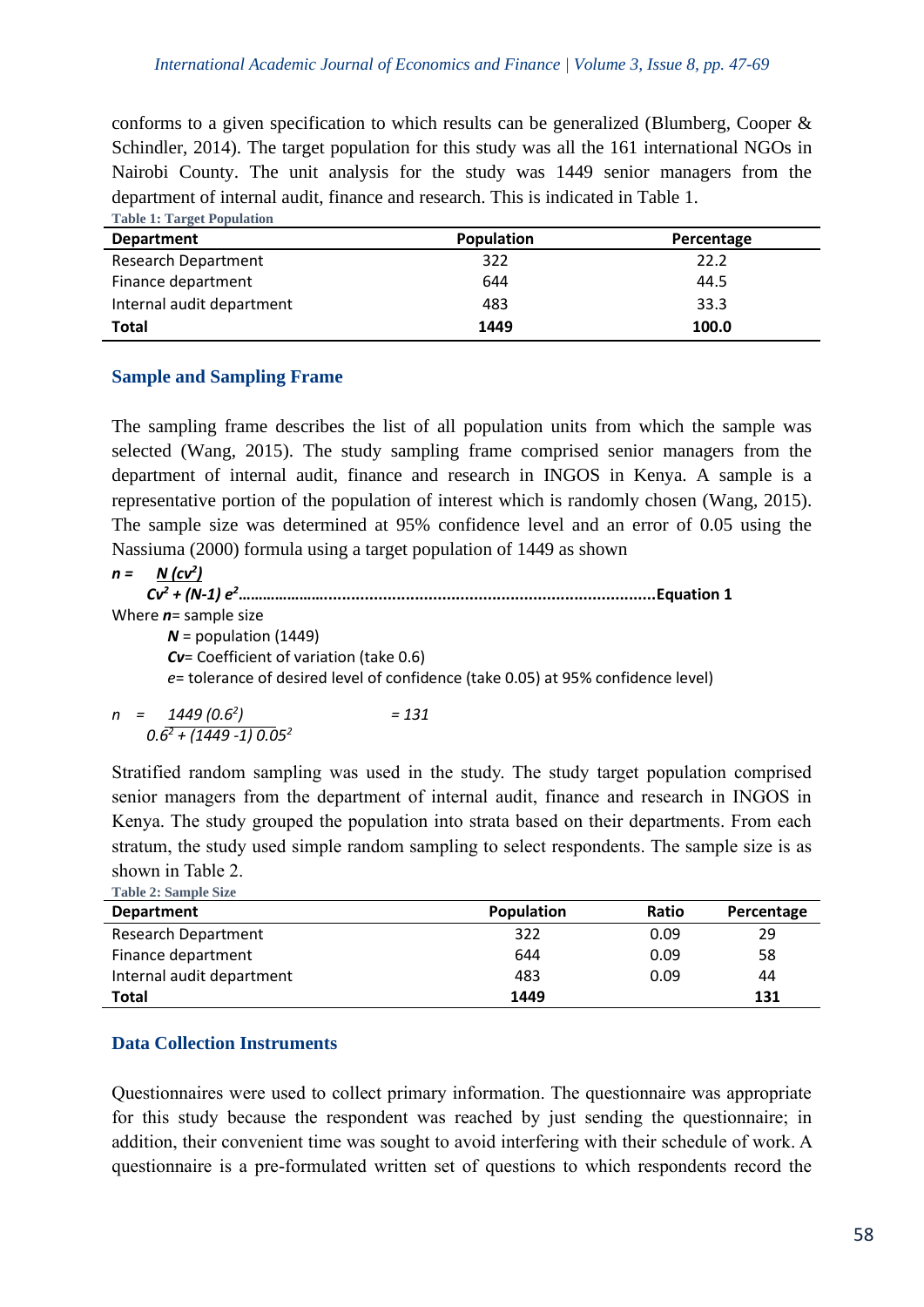answers usually within closely delineated alternatives (Creswell & Creswell, 2017). The researcher used questionnaires because they are free from biasness. The questions were both open-ended, semi closed-ended, closed-ended, checklist to collect accurate and adequate data which helped achieve the objective of this research survey. The researcher also used a data collection sheet to collect secondary data for 10 years

# **Data Collection Procedure**

Data collection exercise is an important step in research as it allows the researcher to disseminate accurate information and develop a meaningful program (Yin, 2017). The researcher used questionnaires to collect primary data and a data collection sheet to collect secondary data. The research assistants helped the respondents in answering questions in the questionnaire in the order in which they are listed and recorded the replies in the spaces meant for the same. To avoid interviewer bias when administering and translating the questions to the respondents, the research assistants were first inducted on the data collection instrument and the questions, ensuring common understanding. The research assistants made appointments with the respondents on the time they were available to answer the questions. The purpose of the survey was explained to each of the respondents and their consent obtained before data collection. The questionnaire was administered through Google forms as a way of observing the ministry of health guidelines and protocols for COVID-19 pandemic.

## **Pilot Testing**

Pilot study is the measurement of a dependent variable among subjects. Its purpose is to ensure that items in the instrument are stated clearly and have the same meaning to all respondents. Pilot testing of the research instruments was conducted where 13 questionnaires were administered to the pilot survey respondents who were chosen at random representing 10% of the sample size. The pilot tests were checked to see if the length of questionnaire was acceptable and uncover any difficulties arising from the procedure and feedback was used make necessary adjustments.

Validity is how well an assessment tool produces an accurate result. The study adopted both content validity and construct Validity. Construct validity measures were conducted to check whether operational variables reflect the theoretical meaning of the concept. Content validity measures how well the items are developed to operationalize.

Reliability is how well an assessment tool produces consistent results (Gorard, 2013). Test of reliability was carried out to check the consistency of the data measurement instrument. Thus, in order to ensure the reliability of finding in this research, the Cronbach Alpha was used. The alpha value ranges between 0 and 1 with reliability increasing with the increase in value. Coefficient of 0.7 is a commonly accepted rule of thumb that indicates acceptable reliability (Bell, 2010).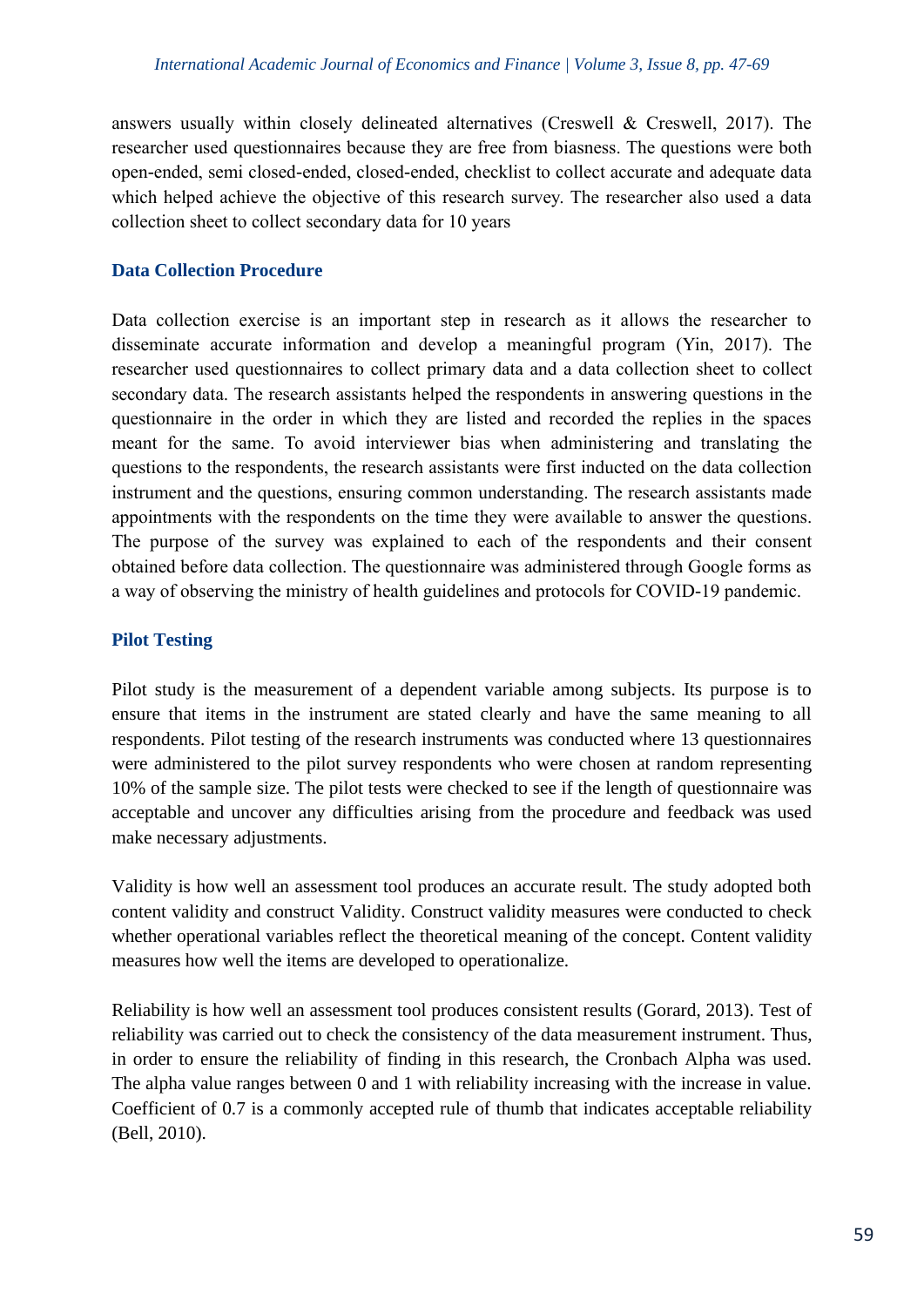#### **Data Processing and Analysis**

This study utilized the descriptive and inferential statistics. Quantitative data was descriptively analyzed by use of measures of central tendencies and measures of dispersion. The measure of central tendency was the arithmetic mean while standard deviation was the measure of dispersion for data obtained from interval scales and ratio scales. The standard deviation determines how strong or weak data is from the measure of central tendency which was arithmetic mean. Multiple regression analysis was used to analyze inferential data. The relationships between independent and dependent variables were calculated by multiple regression models. The regression multiple models were selected because the nearly equivalent importance of independent variables is significant to the dependent variable (Wang, 2015). The study information was displayed in tables. This study the multiple regression model generally assumed the following equation;

**Y= β0+β1X1+β2X2+β3X3+β4X4+ε……………………….......................…………….Equation 2** Where: Y Represents Resource Mobilization β<sup>0</sup> Represents constant; X<sub>I</sub> Represents Budgeting; X2 Represents Financial Control; X<sup>3</sup> Represents Financial Reporting; X<sup>4</sup> Represents Cash Management;  $β_1$ ,  $β2$ ,  $β3$  and  $β_4$  Represent Regression Coefficient of variables  $X_1$ ,  $X_2$ ,  $X_3$  and  $X_4$ ε Represents Error term

## **RESEARCH FINDINGS AND DISCUSSIONS**

## **Reliability Analysis**

Reliability analysis was subsequently done using Cronbach's Alpha which measures the internal consistency by establishing if certain items within a scale measure the same construct. Bell (2010) established the Alpha value threshold at 0.7, thus forming the study's benchmark.

**Table 3: Reliability Analysis**

|                              | <b>Cronbach's Alpha</b> | <b>Decision</b> |
|------------------------------|-------------------------|-----------------|
| <b>Budgeting</b>             | .877                    | Reliable        |
| Financial control            | .898                    | Reliable        |
| <b>Financial reporting</b>   | .742                    | Reliable        |
| Cash management              | .721                    | Reliable        |
| <b>Resource Mobilization</b> | .769                    | Reliable        |

Cronbach Alpha was established for every objective which formed a scale. The reliability analysis findings illustrates that all the five variables were reliable as their reliability values exceeded the prescribed threshold of 0.7 Bell (2010). This, therefore, depicts that the research instrument was reliable and therefore required no amendments.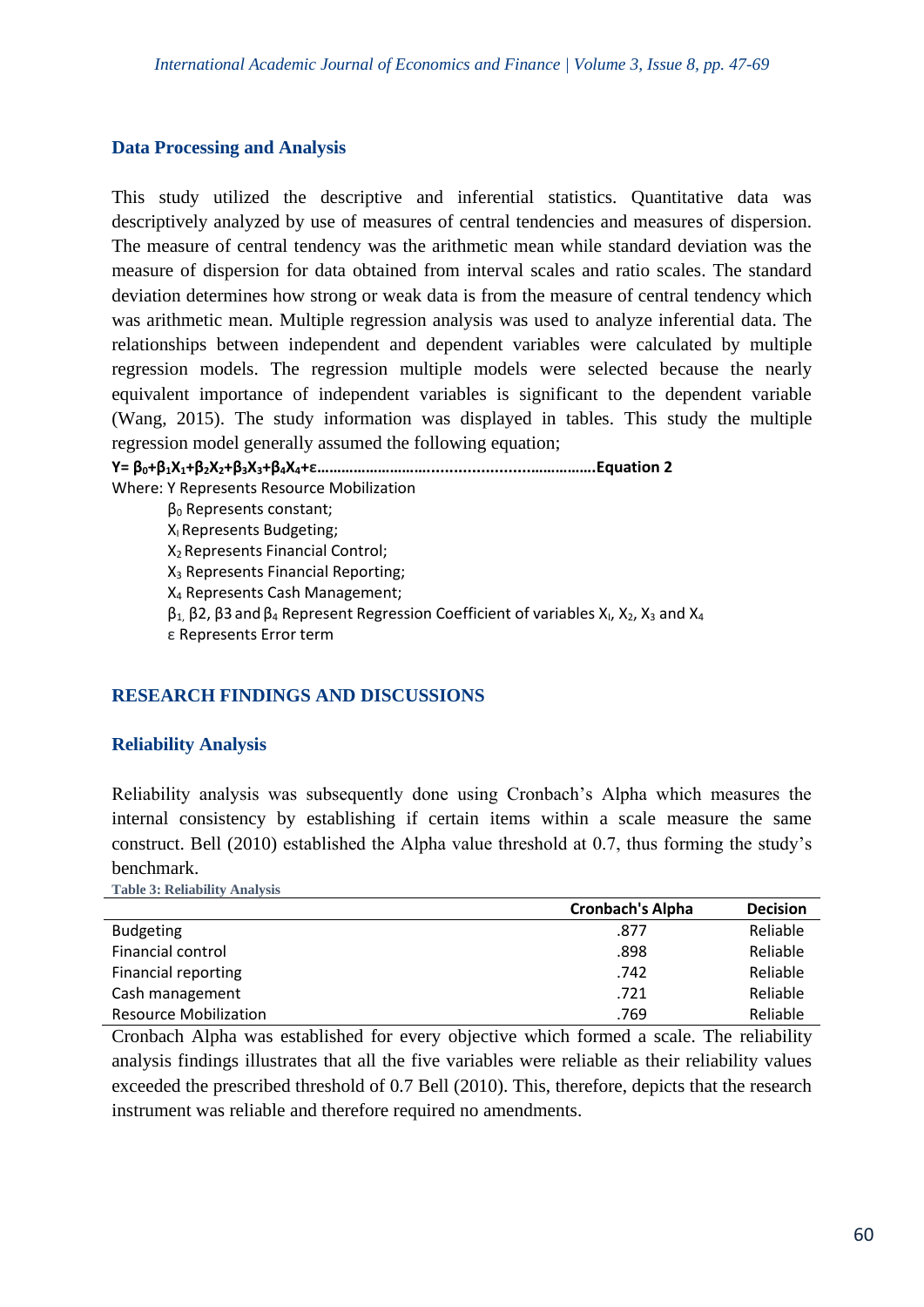## **Basic Tests for Statistical Assumptions**

Under this section diagnostic tests for testing the regression assumptions are presented. These tests include normality, heteroscedasticity, autocorrelation, multicollinearity and sampling adequacy. Before a complete regression analysis can be performed, the assumptions concerning the original data must be made.

# **Normality Test**

The testing for normality in this study was conducted using Kolmogorov Smirnov test and Shapiro Wilk test. Testing for normality findings are illustrated in Table 4.

| <b>Table 4: Checking for Normality</b> |  |  |  |  |  |  |  |
|----------------------------------------|--|--|--|--|--|--|--|
|----------------------------------------|--|--|--|--|--|--|--|

|                                       | Kolmogorov-Smirnov |    |       | <b>Shapiro-Wilk</b> |    |       |
|---------------------------------------|--------------------|----|-------|---------------------|----|-------|
|                                       | <b>Statistic</b>   | df | Sig.  | <b>Statistic</b>    | df | Sig.  |
| <b>Budgeting</b>                      | 0.183              | 96 | 0.021 | 0.907               | 96 | 0.610 |
| Financial control                     | 0.171              | 96 | 0.016 | 0.902               | 96 | 0.530 |
| Financial reporting                   | 0.172              | 96 | 0.009 | 0.812               | 96 | 0.080 |
| Cash management                       | 0.138              | 96 | 0.011 | 0.917               | 96 | 0.262 |
| Resource mobilization in donor-funded | 0.139              | 96 | 0.017 | 0.872               | 96 | 0.439 |
| organizations in Kenya                |                    |    |       |                     |    |       |

Table 4 indicates that using both tests of normality, which is Kolmogorov Smirnov test and Shapiro-Wilk tests, the p-value for both tests, is greater than 0.05, thus the study rejected Ho and a conclusion was made that data on both the dependent and the independent factors were normally distributed and as a result it helps to predict dependent variables. This is as prescribed by Park (2015) that if the Significance value of the Shapiro-Wilk Test is greater than 0.05, the data is normal. If it is below 0.05, the data significantly deviate from a normal distribution.

## **Heteroscedasticity**

This test checks whether the variance of the dependent variable varies across the data (test the assumption of equal variance). To test for heteroscedasticity, the Levene test was used where if P-value< 0.05 is an indication of presence of non-uniform variance. The test results are as shown in Table 5. **Table 5: Levene Test Results**

|                                                     | <b>Levene Statistic</b> | Df1 | Df <sub>2</sub> | Sig.  |
|-----------------------------------------------------|-------------------------|-----|-----------------|-------|
| <b>Budgeting</b>                                    | 0.183                   |     | 96              | 0.021 |
| Financial control                                   | 2.171                   |     | 96              | 0.014 |
| <b>Financial reporting</b>                          | 3.172                   |     | 96              | 0.031 |
| Cash management                                     | 4.238                   |     | 96              | 0.003 |
| Resource mobilization in donor-funded organizations | 2.331                   |     | 96              | 0.034 |

From the findings presented in Table 5, the p-value for all the variables (Budgeting, financial control, financial reporting, cash management and resource mobilization in donor-funded organizations) were less than 0.05 hence the null hypotheses for equal variances was rejected. This further shows that the data set had no heteroscedasticity and is therefore suitable for modeling of regression equation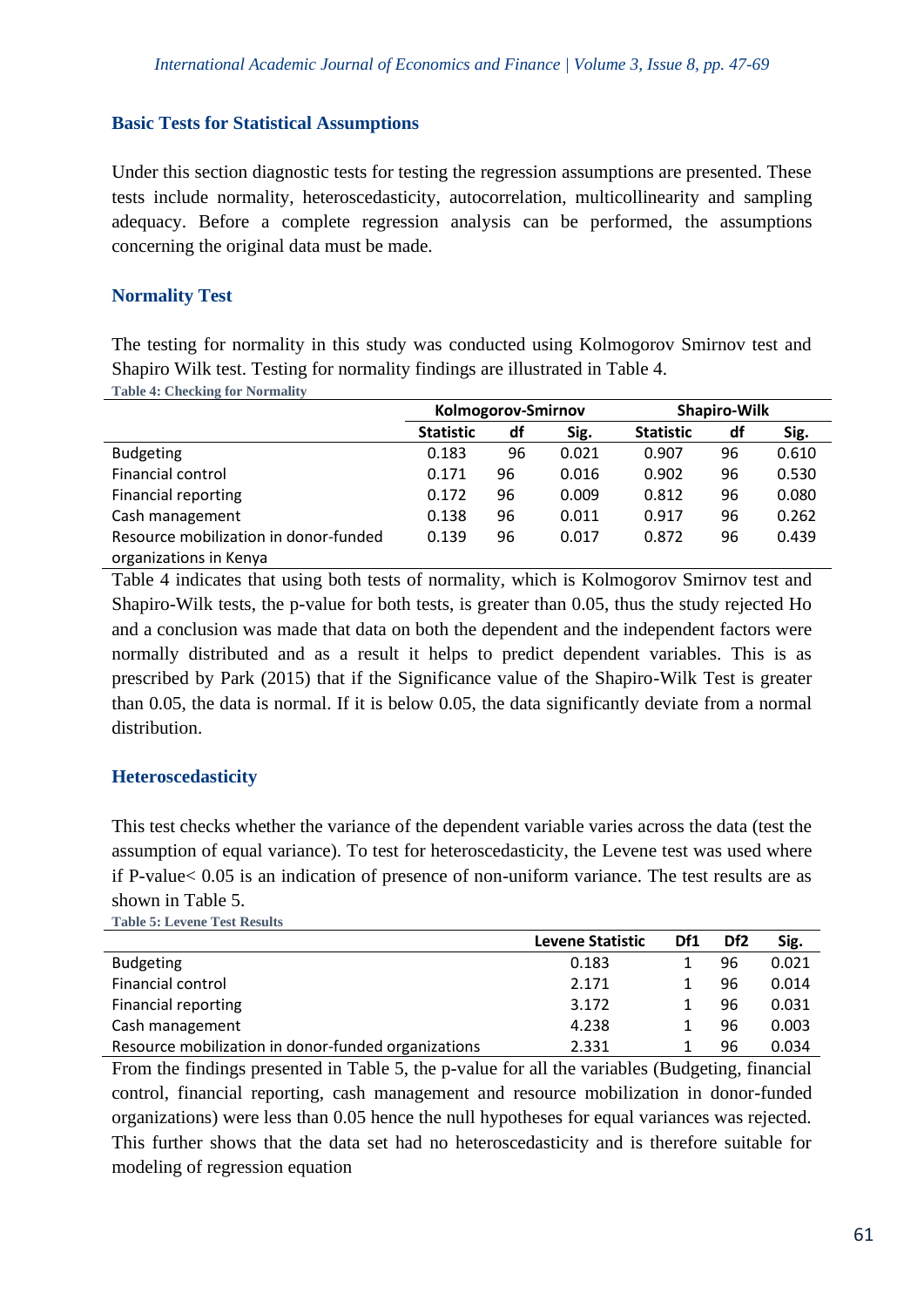# **Autocorrelation Test**

If the errors are correlated with one another, it would be stated that they are 'serially correlated'. A test of this assumption was therefore conducted. The first test was Durbin-Watson which is shown in the regression output of the model. The Autocorrelation Test results are presented in Table 6.

| <b>Table 6: Autocorrelation Test</b> |                      |
|--------------------------------------|----------------------|
| <b>Model</b>                         | <b>Durbin-Watson</b> |
| $\blacktriangleleft$<br>┻            | 2.013 <sup>a</sup>   |

According to Bhattacherjee (2017), the Durbin Watson statistic is a number that tests for autocorrelation in the residuals from a statistical regression analysis that is always between 0 and 4. A value of 2 means that there is no autocorrelation in the sample. Values approaching 0 indicate positive autocorrelation and values toward 4 indicate negative autocorrelation. The value of Durbin-Watson for the model as per the findings in Table 6 was 2.013. Thus, the null hypotheses were rejected for the model so there is no problem of autocorrelation.

# **Test for Multicollinearity**

To establish whether multicollinearity levels would pose a challenge to the data analysis, collinearity diagnostics was conducted to generate the Variance Inflation Factor (VIF) value and tolerance levels. Multi-collinearity occurs when the independent variables are not independent from each other. Collinearity (also called multi-Collinearity) refers to the assumption that the independent variables are uncorrelated (Keith, 2018). Multi-collinearity occurs when several independent variables correlate at high levels with one another, or when one independent variable is a near linear combination of other independent variables. The study utilized Collinearity Statistics to find out whether the independent variables are adequately correlated to show a substantial causal correlation. The results for multicollinearity test are presented in Table 7.

**Table 7: Collinearity Statistics**

|                            |                  | <b>Collinearity Statistics</b> |  |  |
|----------------------------|------------------|--------------------------------|--|--|
|                            | <b>Tolerance</b> | VIF                            |  |  |
| <b>Budgeting</b>           | 0.927            | 1.079                          |  |  |
| Financial control          | 0.466            | 2.146                          |  |  |
| <b>Financial reporting</b> | 0.603            | 1.658                          |  |  |
| Cash management            | 0.638            | 1.567                          |  |  |

Results in Table 7 show that, based on the coefficients output, Budgeting had a VIF value of 1.079, financial control had a VIF value of 2.146, financial reporting had a VIF value of 1.658, financial reporting had a VIF value of 1.567. The VIF values for all the variables were less than 10 and a tolerance greater than 0.1 implying that there was no Multicollinearity symptoms as indicated by Bryman (2017).

## **Sampling Adequacy**

This test was conducted to check for acceptable degree of sampling adequacy. The test was done using Bartlett's test of sphericity and Kaiser-Meyer-Olkin (KMO) test where the Test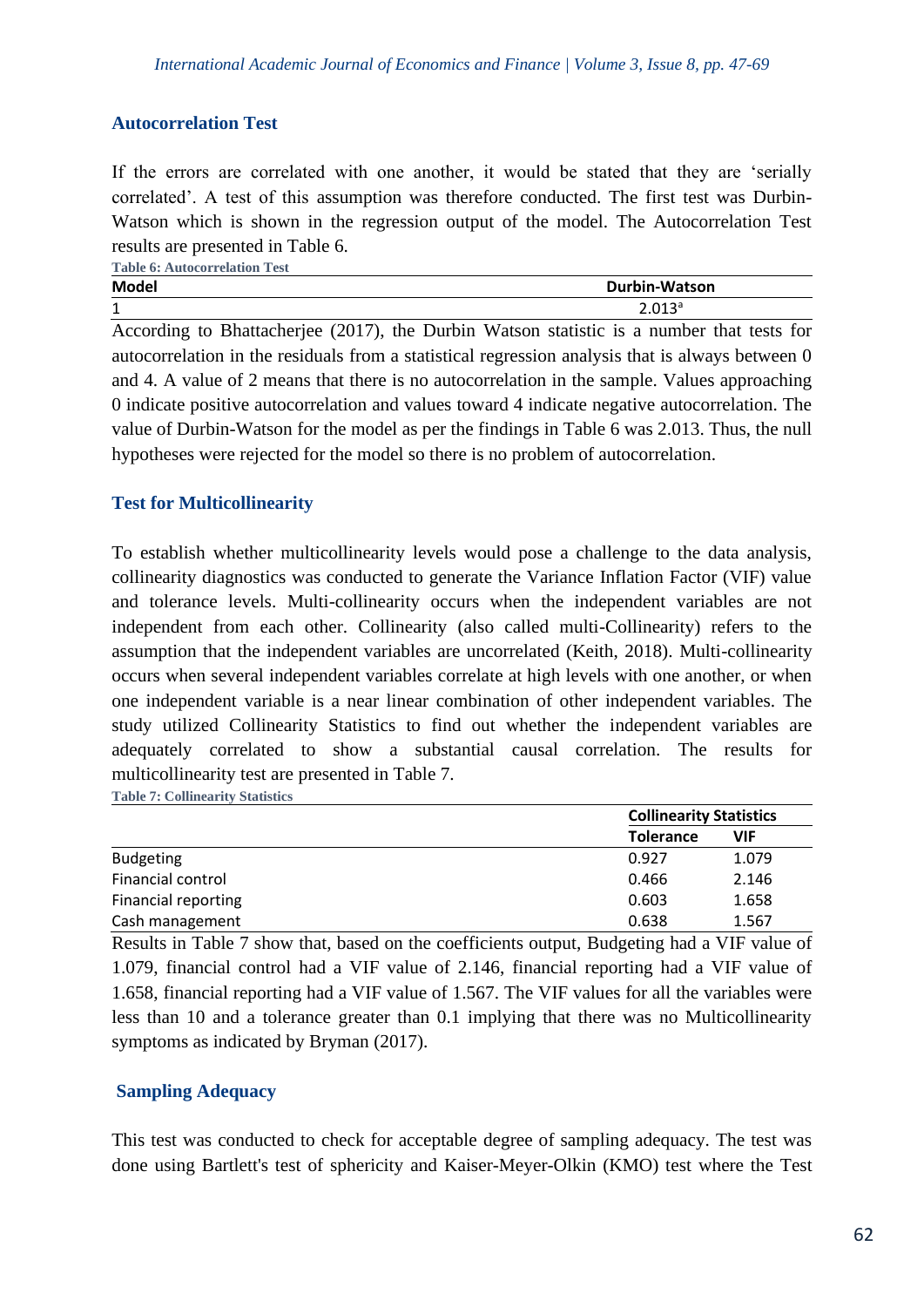outcome of 0.5 or higher establishes the suitability of the data for regression analysis. Sampling adequacy was assessed using the Bartlett's Test of sphericity which analyses if the samples are from populations with equal variances. The test results are as shown in Table 8. **Table 8: Kaiser-Meyer-Olkin (KMO) and Bartlett's Test**

| THOICO, THUDGE HECTCL QUILLE (THILLO) HUGH DUI HOU D'EVOU<br><b>Factors</b> | <b>KMO</b> | <b>Bartlett's Test of Sphericity</b> | <b>Determinant</b> |       |       |
|-----------------------------------------------------------------------------|------------|--------------------------------------|--------------------|-------|-------|
|                                                                             | Test       | Approx. Chi-Square                   | df                 | Sig.  |       |
| <b>Budgeting</b>                                                            | 0.802      | 510.767                              | 96                 | 0.001 | 0.034 |
| Financial control                                                           | 0.759      | 382.052                              | 96                 | 0.000 | 0.186 |
| <b>Financial reporting</b>                                                  | 0.825      | 622.734                              | 96                 | 0.002 | 0.006 |
| Cash management                                                             | 0.853      | 848.875                              | 96                 | 0.010 | 0.242 |
| Resource mobilization in donor-                                             | 0.781      | 656.712                              | 96                 | 0.006 | 0.236 |
| funded organizations in Kenya                                               |            |                                      |                    |       |       |

Table 8 show that Bartlett's test significances were less than  $0.05$  (p $< 0.1$ ) further indicates an acceptable degree of sampling adequacy (sample is factorable). Also the KMO statistics for all the variables were greater than 0.5 (Budgeting (0.802), financial control (0.759), financial reporting (0.825), cash management (0.853), and resource mobilization in donor-funded organizations (0.781)). This implies that the data was suitable for regression analysis.

# **Regression Analysis**

Multiple regression analysis was used to test the relationship between the variables where it shows how the dependent variable is influenced by the independent variables. The study used a regression model to test the hypothesis between budgeting, financial control, financial reporting, and cash management and resource mobilization in donor funded organizations in Kenya. The results were as presented in the subsequent tables. **Table 9: Model Summary**

| <b>Lable 9: Model Summary</b><br><b>Model</b> |       | R Square | <b>Adjusted R Square</b> | <b>Std. Error of the Estimate</b> |  |
|-----------------------------------------------|-------|----------|--------------------------|-----------------------------------|--|
|                                               | 0.841 | .708 ل   | 0.695                    | 0.733                             |  |

The model summary tests whether the model is fit for data. From the model summary table, the independent variables were statistically significant predicting the dependent variable since adjusted R square was 0.695 implying that budgeting, financial control, financial reporting and cash management operations explains 69.5% variation in resource mobilization in donor funded organizations in Kenya. **Table 10: ANOVA Test Results**

| TADIC TV. ATTO VALUEST RESULTS |                       |    |                    |        |          |
|--------------------------------|-----------------------|----|--------------------|--------|----------|
| Model                          | <b>Sum of Squares</b> | df | <b>Mean Square</b> |        | Sig.     |
| Regression                     | 123.641               |    | 30.910             | 55.745 | 8.69E-24 |
| Residual                       | 51.013                | 92 | 0.554              |        |          |
| Total                          | 174.654               | 96 |                    |        |          |

The probability value of 8.69E-24 indicates that the regression relationship was significant in determining how budgeting, financial control, financial reporting and cash management operations influence resource mobilization in donor funded organizations in Kenya. The F calculated at 5 percent level of significance was 55.745. Since F calculated is greater than the F critical (value  $= 2.4706$ ), this shows that the overall model was significant.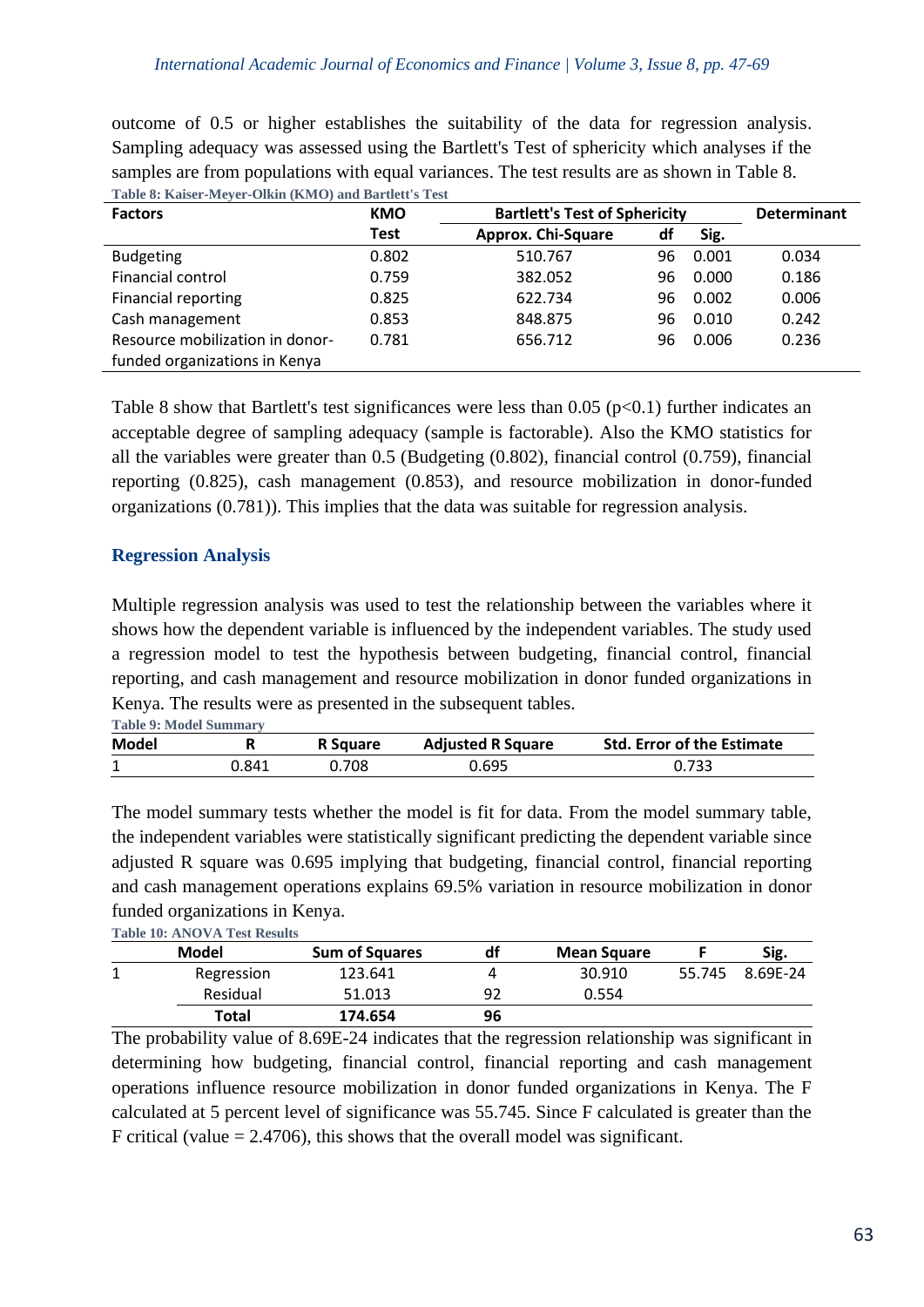| <b>Model</b>               | <b>Unstandardized Coefficients</b> |                   | <b>Standardized</b><br><b>Coefficients</b> |       | Sig.  |
|----------------------------|------------------------------------|-------------------|--------------------------------------------|-------|-------|
|                            | B                                  | <b>Std. Error</b> | <b>Beta</b>                                |       |       |
| (Constant)                 | 1.661                              | 0.182             |                                            | 9.126 | 0.000 |
| <b>Budgeting</b>           | 0.684                              | 0.196             | 0.661                                      | 3.490 | 0.001 |
| Financial control          | 0.586                              | 0.289             | 0.539                                      | 2.028 | 0.045 |
| <b>Financial reporting</b> | 0.735                              | 0.248             | 0.701                                      | 2.964 | 0.004 |
| Cash management            | 0.804                              | 0.312             | 0.772                                      | 2.577 | 0.012 |

*Table 11: Regression Coefficients* 

The resultant model for the study was:

#### **Y= 1.661+ 0.684X1 + 0.586X2 + 0.735X3 + 0.804X<sup>4</sup> ………....................................….Equation 3.**

Where:- Y represents resource mobilization in donor funded organizations

- β<sup>0</sup> represents constant X<sup>1</sup> represents budgeting X<sub>2</sub> represents financial control X<sup>3</sup> represents financial reporting
- X<sup>4</sup> represents cash management operations

The regression equation above has established that taking (budgeting, financial control, financial reporting and cash management operations), resource mobilization in donor funded organizations in Kenya will be 1.661. The findings presented also show that taking all other independent variables at zero, a unit increase in the budgeting would lead to a 0.684 increase in the score of resource mobilization in donor funded organizations in Kenya. This variable was significant since  $0.001<0.05$ .

Further it was found that a unit increase in the scores of financial control would lead to a 0.586 increase in the scores of resource mobilization in donor funded organizations in Kenya. This variable was significant since 0.045<0.05. Further, the findings show that a unit increases in the scores of financial reporting would lead to a 0.735 increase in the scores of resource mobilization in donor funded organizations in Kenya. This variable was significant since 0.004<0.05. The findings show that a unit increases in the scores of cash management operations would lead to a 0.804 increase in the scores of resource mobilization in donor funded organizations in Kenya. This variable was significant since 0.012<0.05.

Overall, cash management operations had the greatest effect on resource mobilization in donor funded organizations in Kenya followed by financial reporting then budgeting while financial control had the least effect on resource mobilization in donor funded organizations in Kenya. All the variables were thus significant with their p- values less than 0.05.

## **Conclusions**

The study concluded that budgeting has a significant influence on resource mobilization of donor-funded organizations in Kenya. The research deduced that preparation of budgets coupled with budget expertise provides a spending plan for finances making it possible for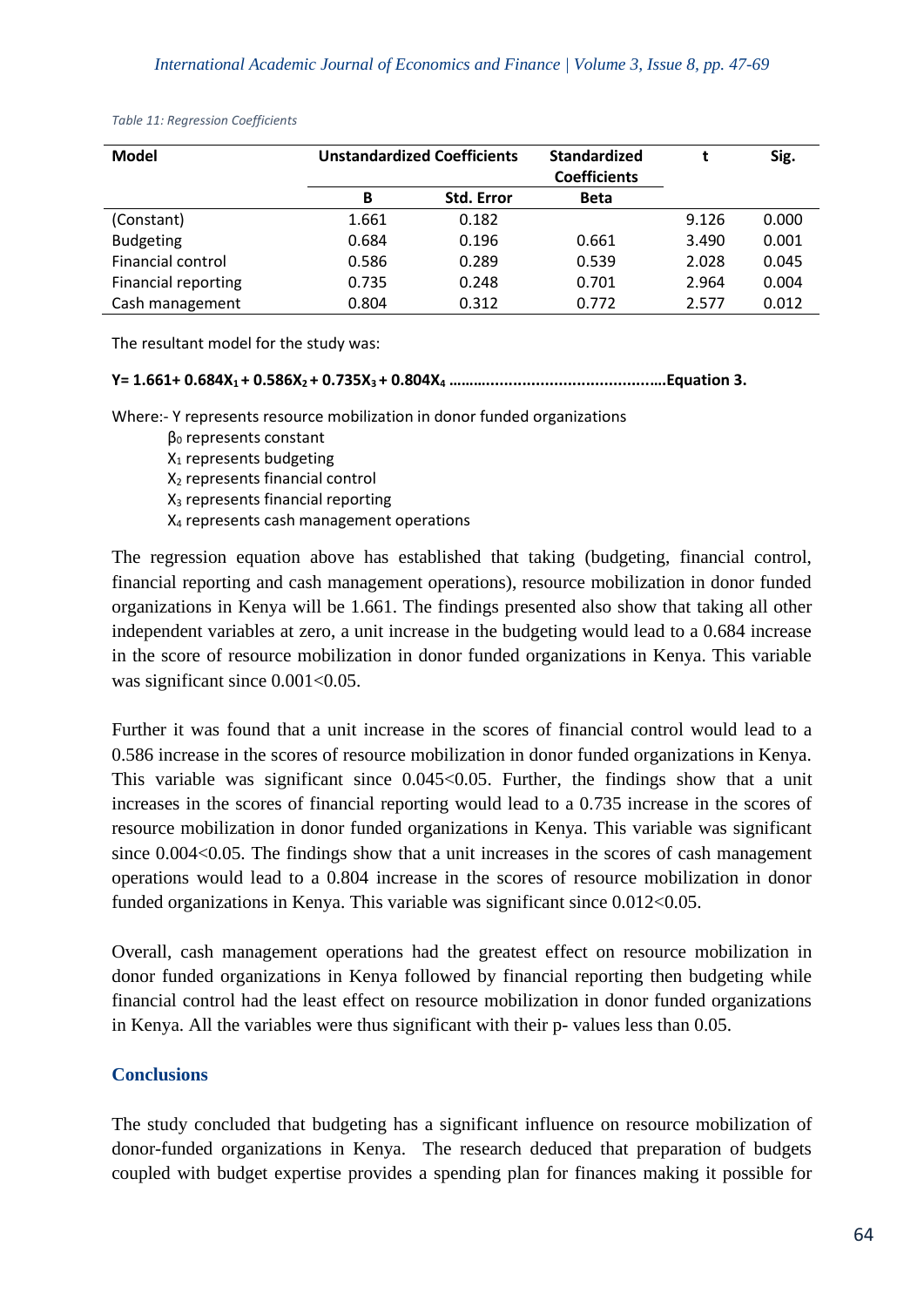availability of funds to enhance future growth and overall project performance. This however requires the participation of employees in the budget process in order to realize improved performance.

The study concluded that financial control has a significant influence on resource mobilization of donor-funded organizations in Kenya. The study concluded that internal audit is one field with expertise in evaluating the effective use of financial resources and helping improve transparency and efficiency. Donor-funded organizations therefore have to invest entirely in robust internal control structures which will help reduce fraud.

The study concluded that financial reporting has a significant influence on resource mobilization of donor-funded organizations in Kenya. The study concluded that through financial reporting, donor-funded organizations are able to determine if they have the capacity to develop sustainable projects. For instance, by analyzing and evaluating the growth of their accounts periodically, donor-funded organizations ensure that their expectations of the organization performance, based on knowledge of the business, are confirmed by the formally presented results. Financial information used in financial reporting and analysis is useful mainly in evaluating the success of past decisions and in determining present position.

The study also concluded that cash management has a significant influence on resource mobilization of donor-funded organizations in Kenya. Managing cash begins with proposal development, fund sourcing, fund utilization, and accounting for the utilization of the acquired funds. The study concludes that prudent financial management practices, diversification of sources of funding, and effective cash flow management are vital to sustainable performance among donor-funded organizations. The study further concluded that donor-funded organizations struggle with weak mechanisms of prudent financial management and they operate within the limited scope of fund mobilization.

## **Recommendations**

The study suggests that the donor-funded organizations should consider implementing sound budgeting practices which should be contemplated in the firms' legislative structure. This will allow the management to build a holistic understanding that can be leveraged to influence stakeholders and make informed decisions about donor-funded organizations' results. Donor-funded organizations should regularly meet stakeholders in advance and inform them about the burning needs of project beneficiaries to avoid the adverse effects of donor influence within the budgeting process. Donor-funded organizations should also strengthen the expenditure tracking controls by integrating information technology budgetary control system with a technical staff to monitor the project expenditure in order to reduce the wastage within the budgeting process to achieve the set organisation targets.

The study recommends that donor-funded organizations should prepare both short term and long term budgets to avoid the focus on short term events since the projects undertaken are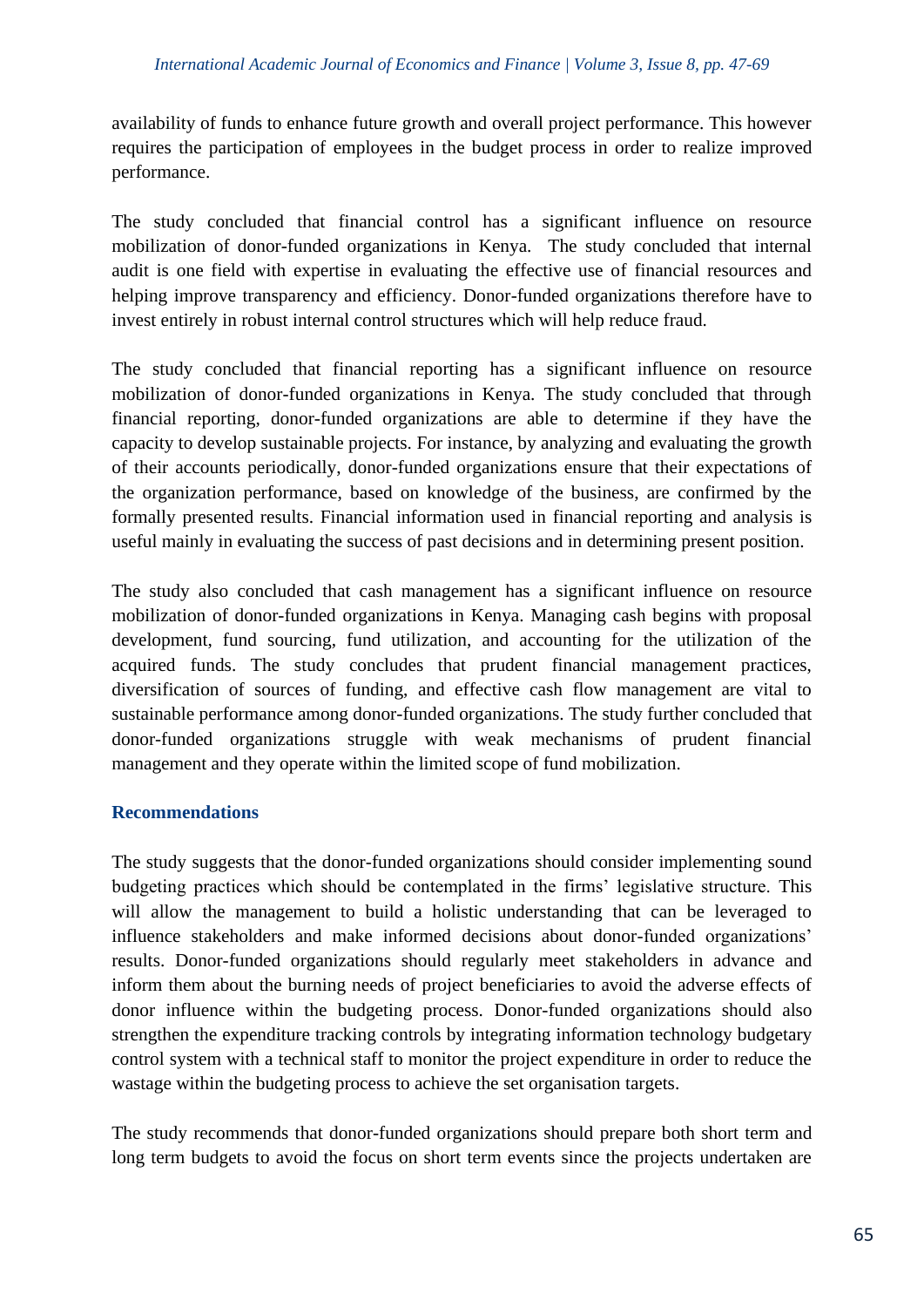continuous in nature. The study further recommends that the donor-funded organizations in Kenya should keep on availing finances as well as re-assessing the financial policies. This will help to identify whether the adopted financial forecasting practices are making any acceptable difference. The study also recommends that it is very crucial that the donor-funded organizations in Kenya put in place financing decisions practices; this will help the institutions to gather useful information that will provide valuable insights in the strategy and the necessary input to find effective responses to optimize the performance of donor-funded organizations in Kenya.

The study recommends that donor-funded organizations need to diversify their basket of resource mobilization. There is need to pursue entrepreneurial strategies that will propel generation of own source revenue. Secondly, the study recommends that donor-funded organizations need to automate their financial and cash flow management systems to minimize staff interaction with cash.

Additionally, donor-funded organizations need to realign International financial reporting standards (IFRS) as well as International Accounting Standards (IAS) to enhance financial integrity throughout their systems and operations. The financial statements should be available for the public scrutiny, so that the concept of transparency can be improved in the management of NGOs.

# **REFERENCES**

- Achamkulangare, G. & Tarasov, G. (2017). *Review of Donor Reporting Requirements*. Geneva: United Nations Joint Inspection Unit. Retrieved from https://www.unjiu.org/sites/www.unjiu.org/files/jiu\_rep\_2017\_7\_english.pdf
- African Union Commission. (2019). *Domestic Resource Mobilization: Fighting against Corruption and Illicit Financial Flows*. AUC Publishing, Addis Ababa. African Union Commission PO Box, 3243, 3.
- Ahsan, K. M., Islam, M. S., Litan, M. M., & Huang, X. (2020). Cash conversion cycle connection with industrial productivity and volume. *Globus-An International Journal of Management and IT*, *12*(1), 66-70.
- Ajibolade, S. O., & Oboh, C. S. (2017). A critical examination of government budgeting and public funds management in Nigeria. *International Journal of Leadership* 1(2), 98- 107.
- Awadari, A. C. (2020). Donor fatigue phenomenon: Trend and circumvention in Northern Ghana. *International Journal of Financial, Accounting, and Management*, *1*(4), 191- 198.
- Batti, R. C. (2014). Challenges facing local NGOs in resource mobilization. *Humanities and Social Sciences*, *2*(3), 57-64.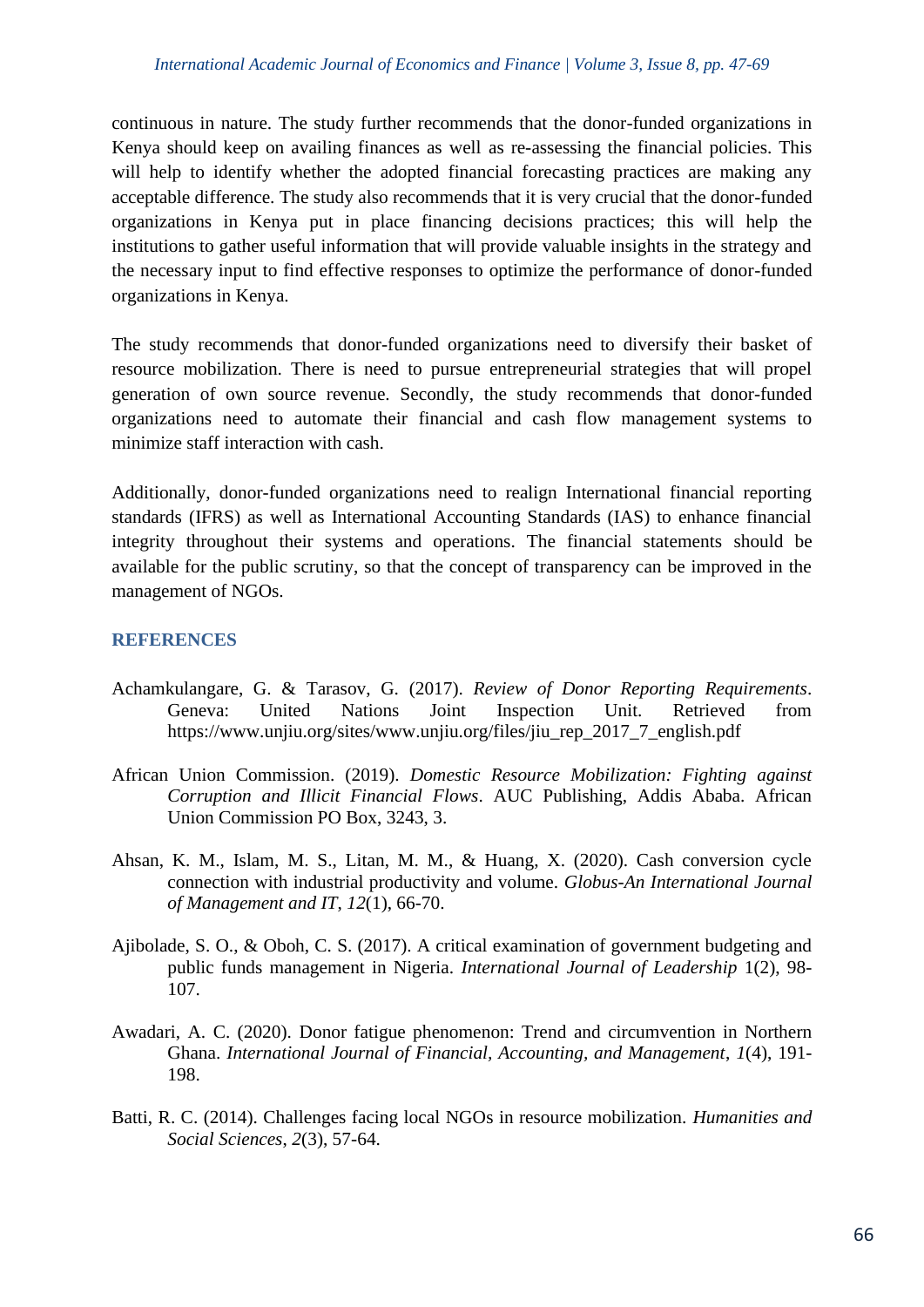- Blumberg, B., Cooper, D., & Schindler, P. (2014). *EBOOK: Business Research Methods*. McGraw Hill.
- Chelangat, V. (2018). Accountability and financial sustainability of public governance non‐ government organization in Nairobi County, Kenya, *Journal of Applied Accounting and Taxation*, *3*(1), 50-57.
- Creswell, J. W., & Creswell, J. D. (2017). *Research design: Qualitative, quantitative, and mixed methods approaches*. Sage publications.
- DelGreco, M., Denes, A., Davis, S., & Webber, K. T. (2021). Revisiting Attribution Theory: Toward a Critical Feminist Approach for Understanding Attributions of Blame. *Communication Theory*, *31*(2), 250-276.
- Dong, J. Q., Karhade, P. P., Rai, A., & Xu, S. X. (2021). How firms make information technology investment decisions: Toward a behavioral agency theory. *Journal of Management Information Systems*, *38*(1), 29-58.
- Gebru (2016-2020). *UNDP Uganda Partnership and Resources Mobilization Strategy/ Action Plan*.
- Gebru, A. (2020). *Factors Determining Financial Sustainability Of International Non-Governmental Organizations In Ethiopia: A Case In AMREF Health Africa-Ethiopia* (Doctoral dissertation, St. Mary's University).
- Gorard, S. (2013). *Research design: Creating robust approaches for the social sciences*. Sage.
- Hijal-Moghrabi, I. (2017). The current practice of performance-based budgeting in the largest US cities: An innovation theory perspective. *Public Performance & Management Review*, *40*(4), 652-675.
- Ho, A. T. K. (2018). From performance budgeting to performance budget management: theory and practice. *Public Administration Review*, *78*(5), 748-758.
- Hussain, S., Hassan, A. A. G., Quddus, A., & Rafiq, M. (2021). Cash conversion cycle sensitivity by moderating role of exchange rates volatility on firm's financial performance. *Business: Theory and Practice*, *22*(2), 277-289.
- Insulza, J. M. (2015). Gobernabilidad democrática. Organización de los Estados Americanos, *Financial Analysis*, *62*, 80-90.
- Jensen, M. C., & Meckling, W. H. (1976). Theory of the firm: Managerial behavior, agency costs and ownership structure. *Journal of financial economics*, *3*(4), 305-360.
- Kamau, J. K., Rotich, G., & Anyango, W. (2017). Effect of budgeting process on budget performance of state corporations in Kenya: A case of Kenyatta National Hospital. *International Academic Journal of Human Resource and Business Administration*, *2*(3), 255-281.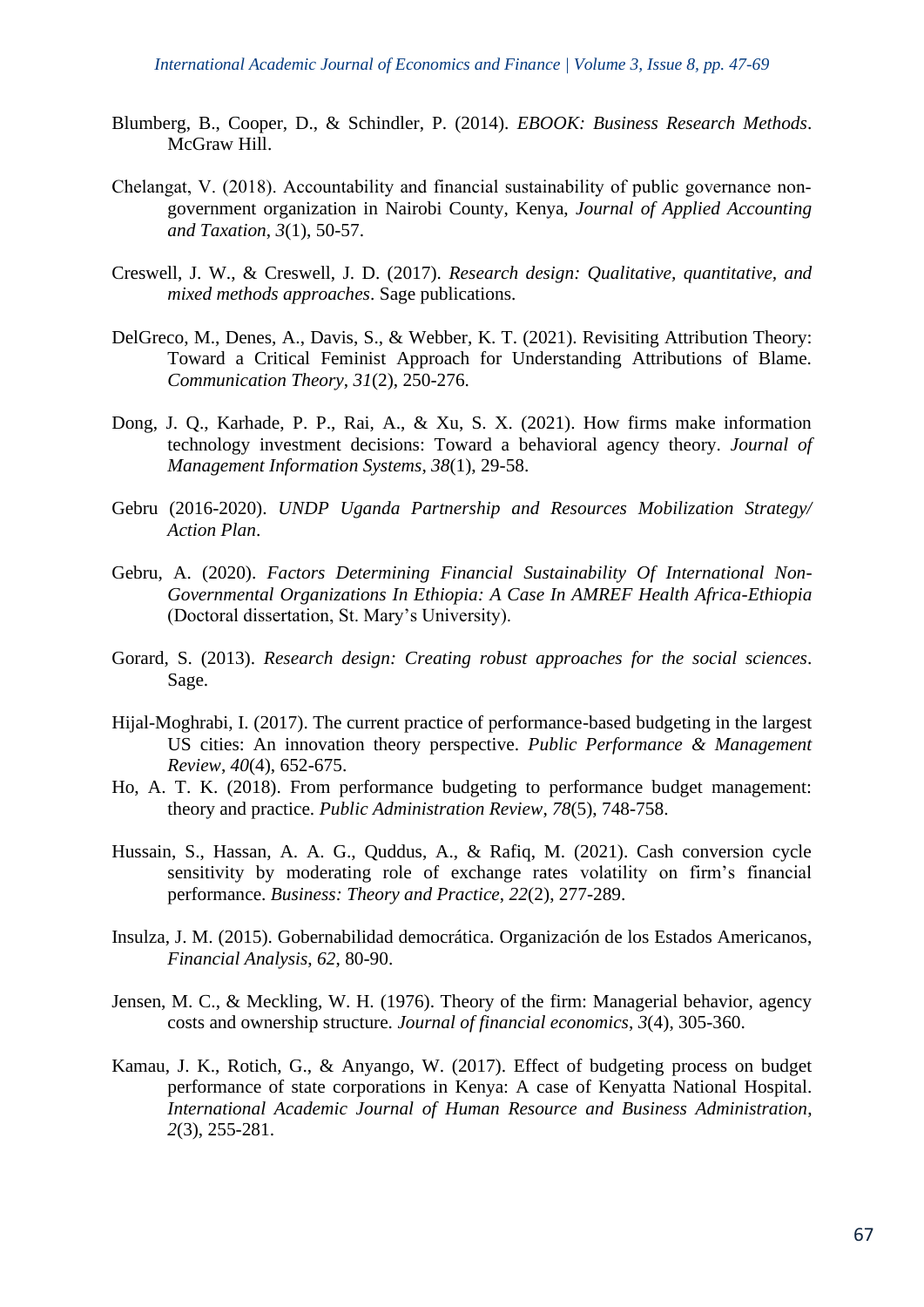- Kenno, S. A., Lau, M. C., & Sainty, B. J. (2018). In search of a theory of budgeting: a literature review. *Accounting perspectives*, *17*(4), 507-553.
- Kibunja, M. C. (2017). Compliance Review Audits and Financial Performance of Donor Funded Organisations in Nyeri County, Kenya, *Corporate Governance*, *10*(1), 74-95.
- Kumara, K. U. (2017). Corporate governance and cash conversion cycle: Evidence from Listed Companies in Sri Lanka. *Asian Economic and Financial Review*, *7*(12), 1303- 1316.
- Linh, N. T. P., & Mohanlingam, S. (2018). The effects of cash conversion cycle on profitability: An insight into the agriculture and food industries in Thailand. *Asian Journal of Business and Accounting*, *11*(1), 97-119.
- Mio, C., Fasan, M., Marcon, C., & Panfilo, S. (2020). The predictive ability of legitimacy and agency theory after the implementation of the EU directive on non‐financial information. *Corporate Social Responsibility and Environmental Management*, *27*(6), 2465-2476.
- Muinde, C. (2013). *Relationship between financial reporting and analysis practices and financial performance of Small and Medium Enterprises in Kenya* (Doctoral dissertation, University of Nairobi).
- Munyon, T. P., Jenkins, M. T., Crook, T. R., Edwards, J., & Harvey, N. P. (2019). Consequential cognition: Exploring how attribution theory sheds new light on the firm‐level consequences of product recalls. *Journal of Organizational Behavior*, *40*(5), 587-602.
- Ndirangu, L. W. (2017). *Effects Of Cash Management On The Financial Performance Of The Companies Listed At The Nairobi Securities Exchange* (Doctoral dissertation, University of Nairobi).
- Nunow, A. H. (2016). *The Effect of Working Capital Management on Profitabiltiy of Small and Medium-Sized Enterprises In Nairobi, Kenya* (Doctoral dissertation, United States International University-Africa).
- Odhiambo, L. (2020). *Challenges facing non-governmental organizations in financial resource mobilization in Kisumu central sub-county, Kenya* (Doctoral dissertation, UoN).
- Panda, B., & Leepsa, N. M. (2017). Agency theory: Review of theory and evidence on problems and perspectives. *Indian Journal of Corporate Governance*, *10*(1), 74-95.
- Poletti-Hughes, J., & Briano-Turrent, G. C. (2019). Gender diversity on the board of directors and corporate risk: A behavioural agency theory perspective. *International Review of Financial Analysis*, *62*, 80-90.
- Ruybal, A. L., & Siegel, J. T. (2019). Attribution theory and reducing stigma toward women with postpartum depression: Examining the role of perceptions of stability. *Stigma and Health*, *4*(3), 320.